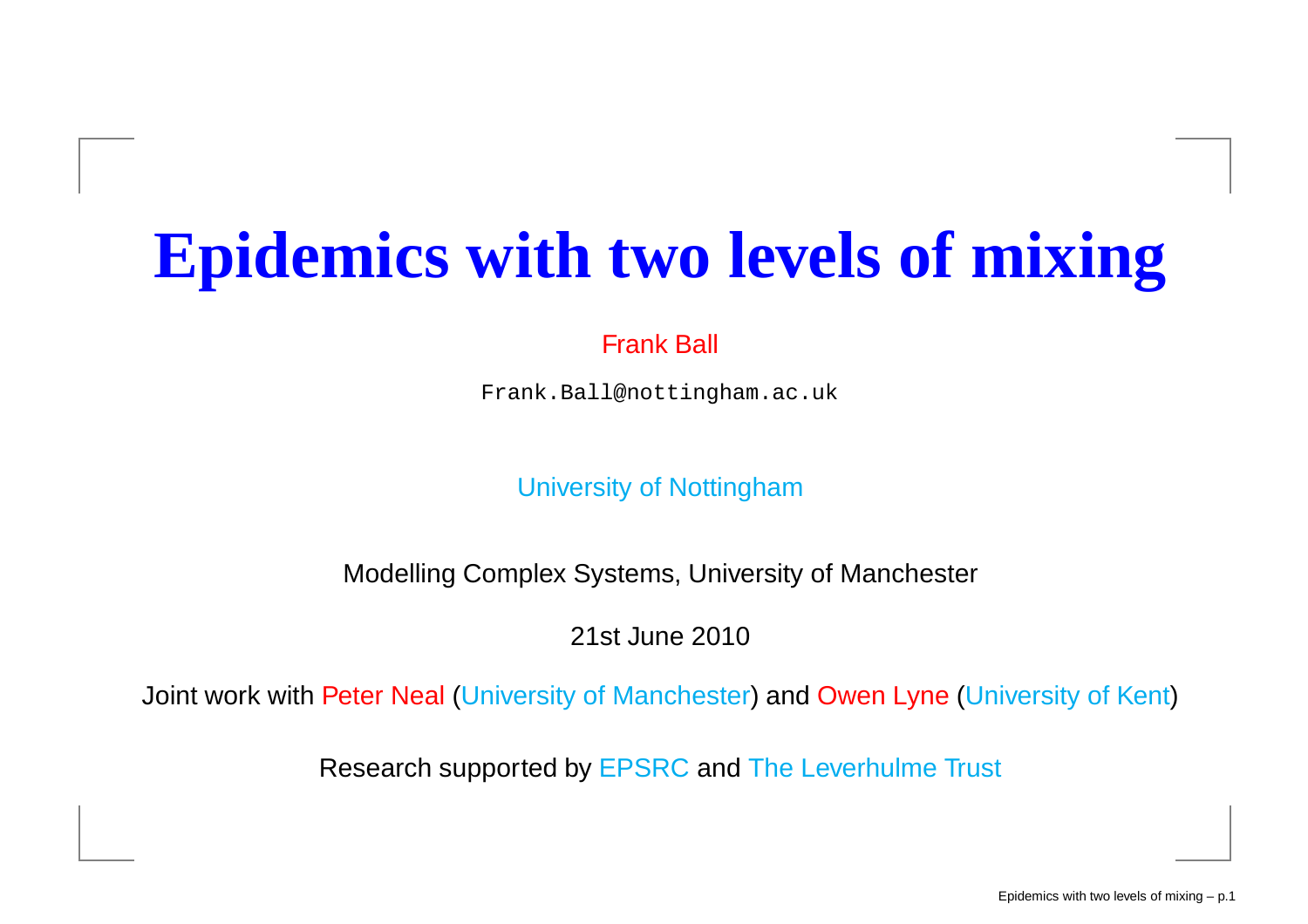## **Outline of talk**

- Background on <mark>homogeneousl</mark>y mixing SIR (susceptible  $\rightarrow$ infective  $\rightarrow$  removed) epidemic models
- General two-level-mixing SIR epidemic model
	- **Special cases** 
		- households model
		- overlapping groups model<br>state itsle model
		- great circle model<br>"iverk model wi
		- network model with <mark>casual</mark> contacts
	- **C** Threshold behaviour and final outcome of global epidemic
		- general results<br>Capalications to
		- applications to special cases
		- numerical illustrations
- Vaccination in Households SIR model
- **Concluding comments**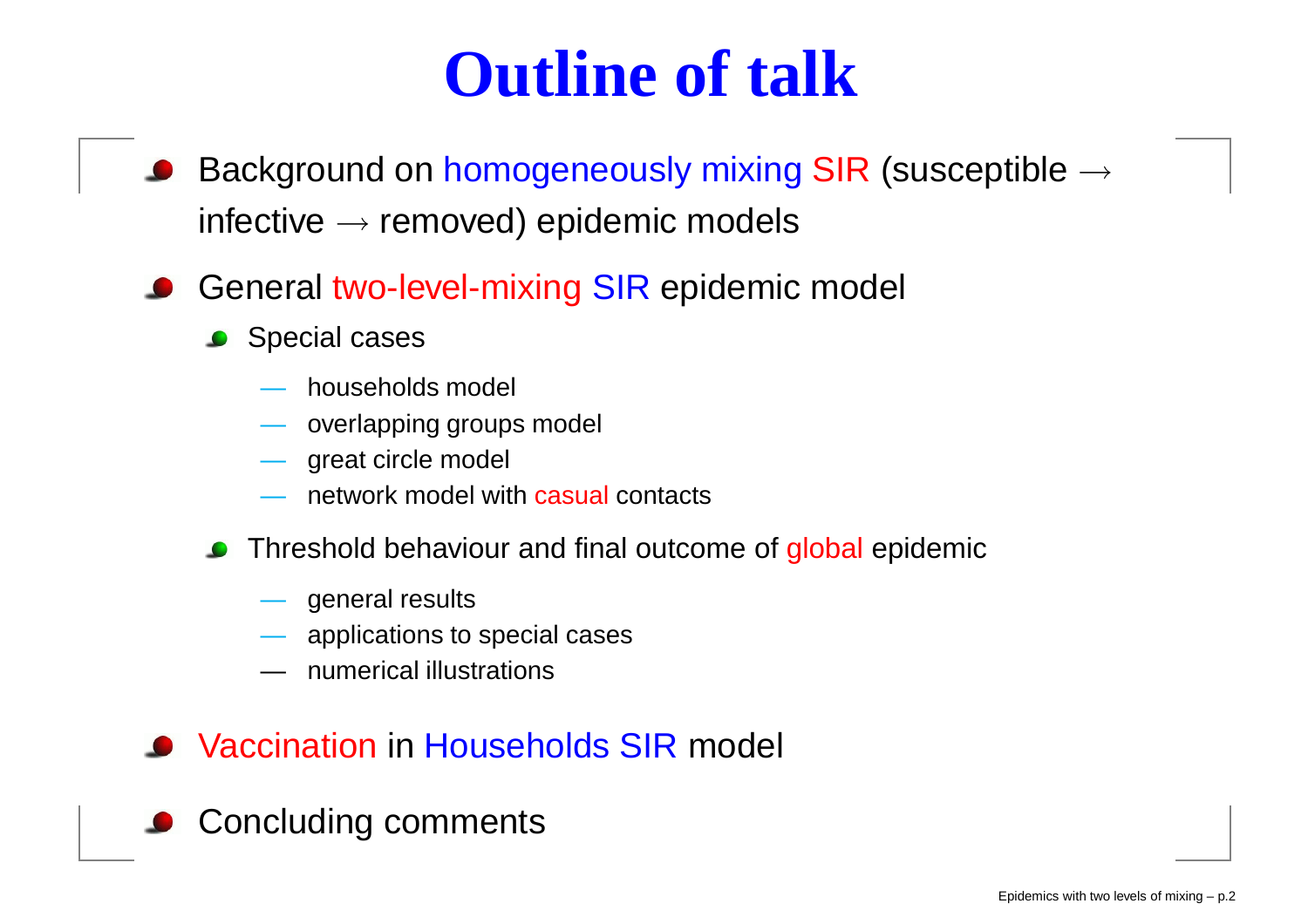## **General deterministic epidemic**



 $(x(0), y(0), z(0)) = (N, a, 0)$  $\beta$ = $=$  infection rate  $\gamma=$ = removal rate

SIR (susceptible $\longrightarrow$  $\rightarrow$  infective  $\rightarrow$  removed)

- $dx \$  $\overline{dt}~=$  $-\beta xy, \frac{dy}{dt}$ = $=\beta xy$ − $-\gamma y, \frac{dz}{dt}$  $= \gamma y$
- $\frac{dy}{dt}$  $>0 \iff \beta xy$  $-\gamma y > 0 \iff x > \gamma/\beta$
- Epidemic takes off  $\iff N > \gamma/\beta \iff R_0 =$  $=N\beta/\gamma>1$

(Kermack and McKendrick (1927))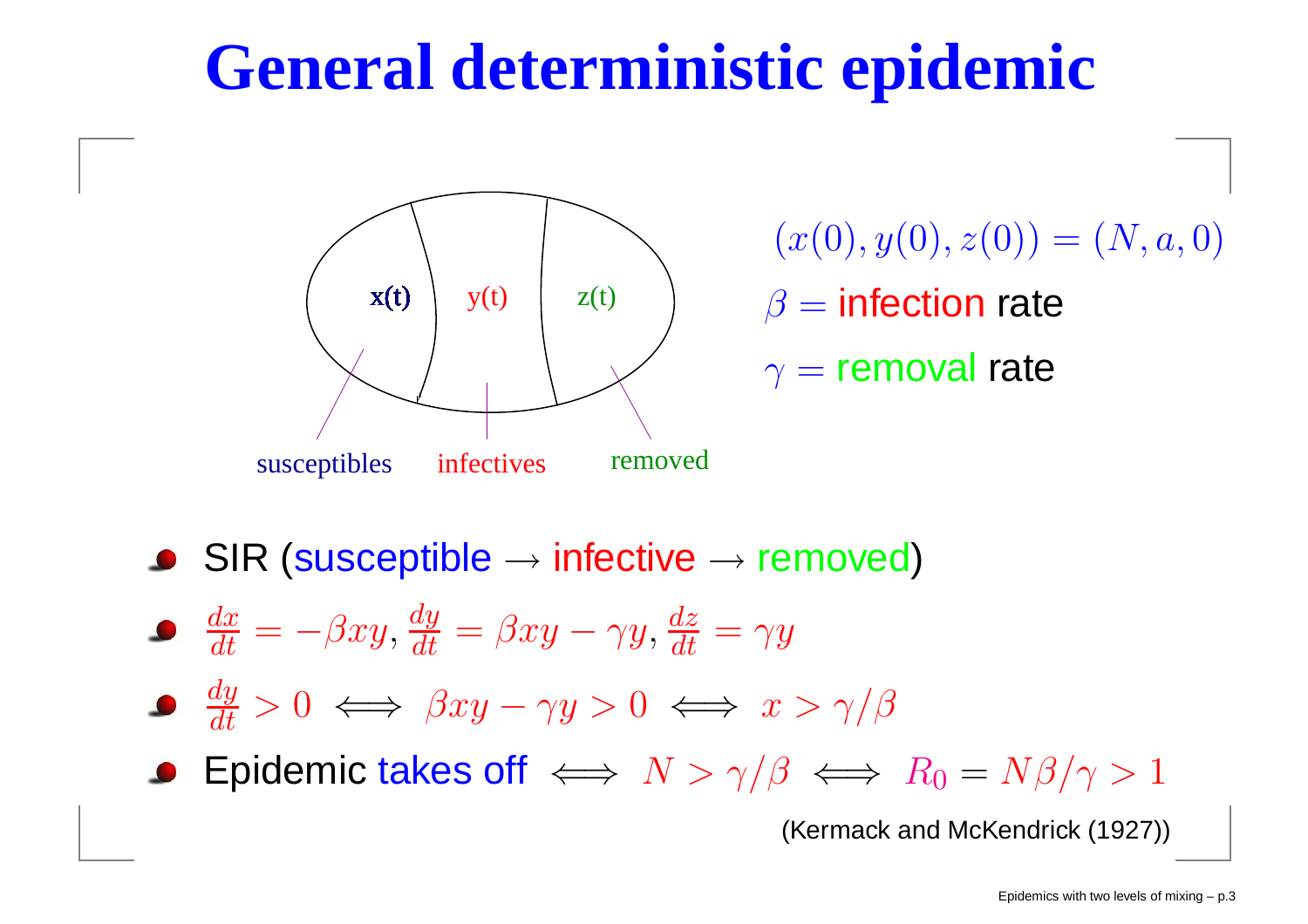## **General deterministic epidemic**

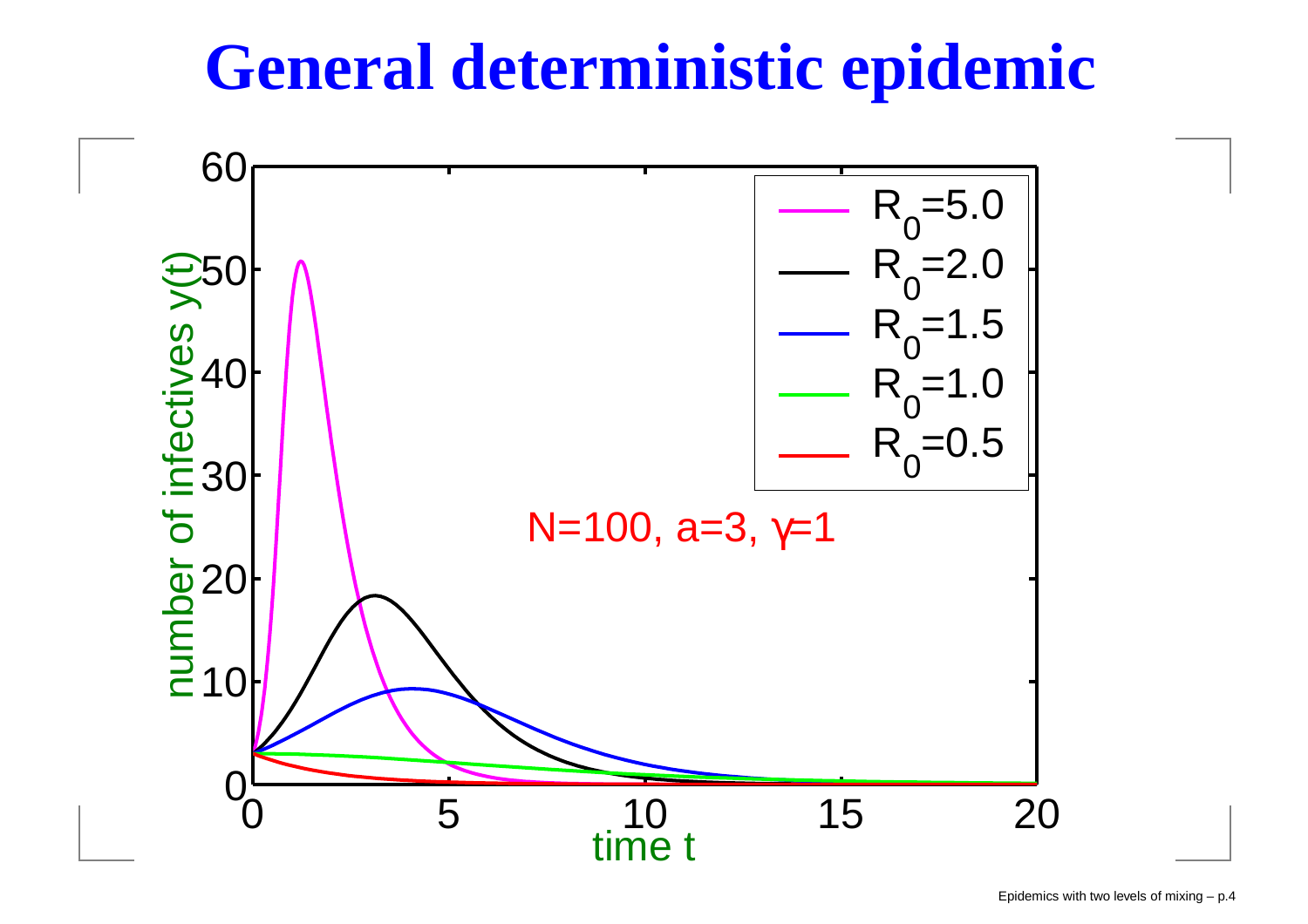## **General stochastic epidemic**

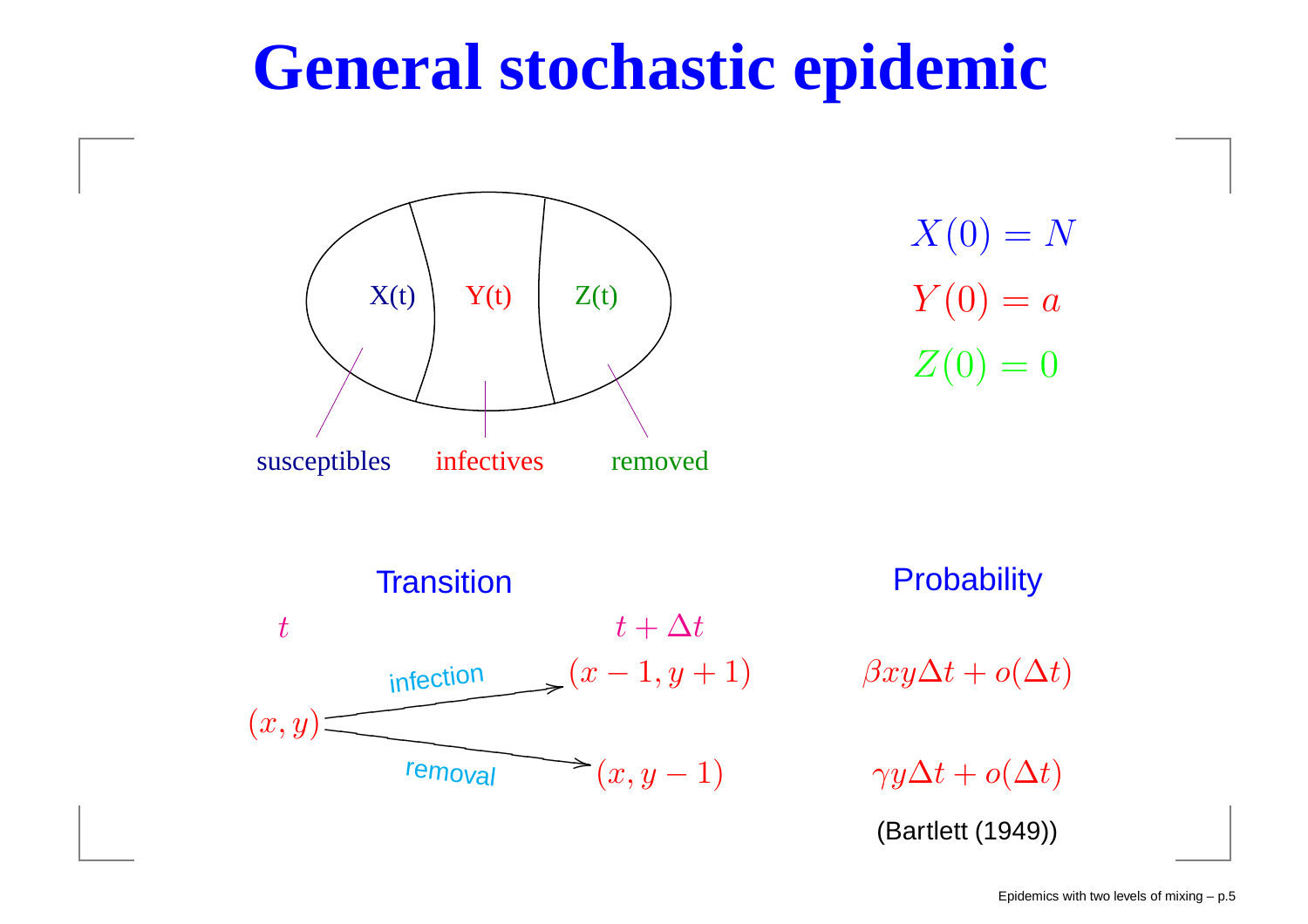## **General stochastic epidemic**



Final size  $T=N-X(\infty)$  — number of susceptibles ultimately infected

Let  $P_j={\rm P}(T=$  $j) \; (j=0,1,\ldots,N).$  Then

$$
\sum_{j=0}^{i} {N-j \choose N-i} \left(1 + \left(1 - \frac{i}{N}R_0\right)\right)^{a+j} P_j = {N \choose i} \quad (i = 0, 1, \dots, N)
$$

(Whittle (1955))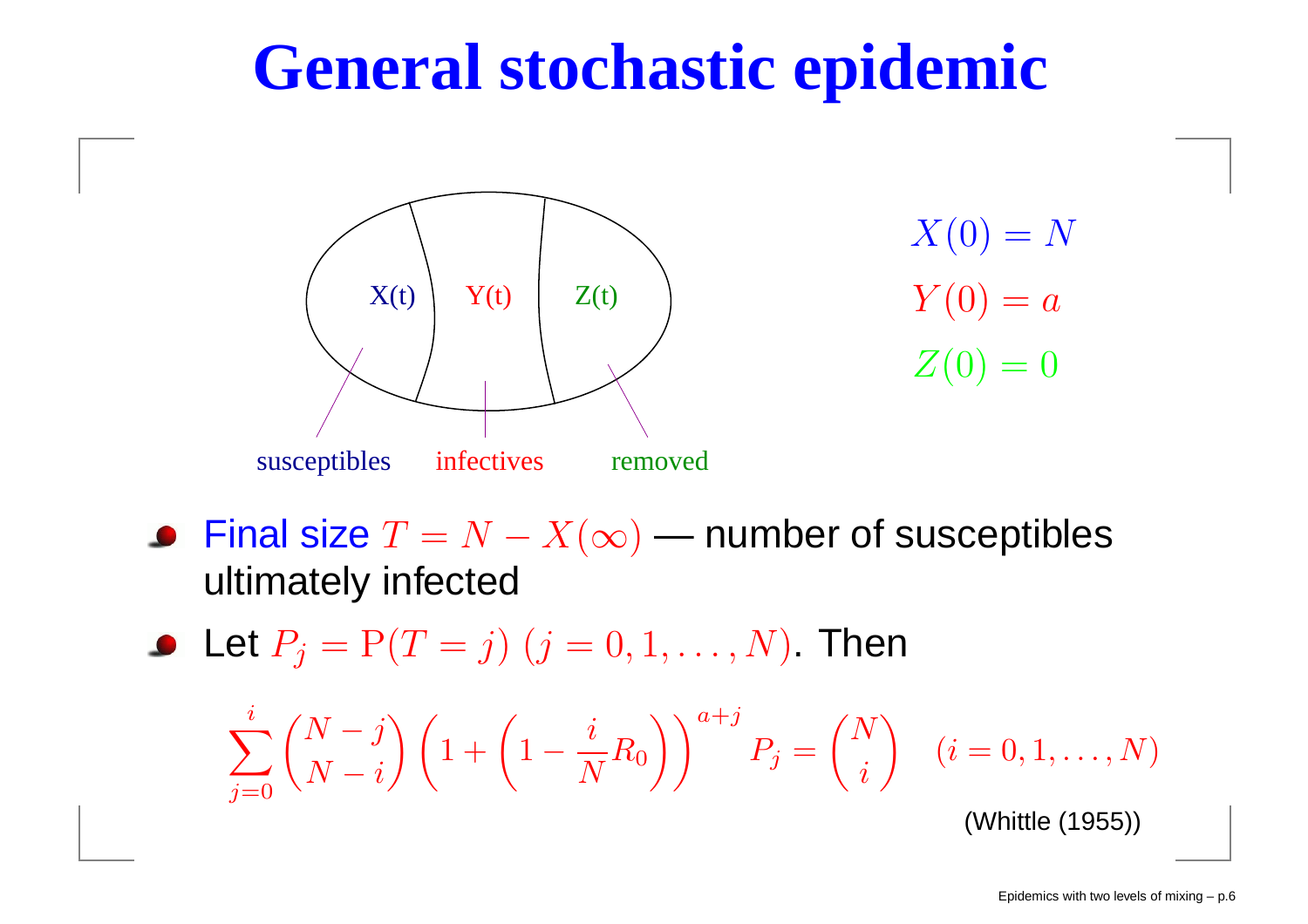### **Final size**



Final size distribution for general stochastic epidemic with 1 initial infective and <sup>50</sup> initial susceptibles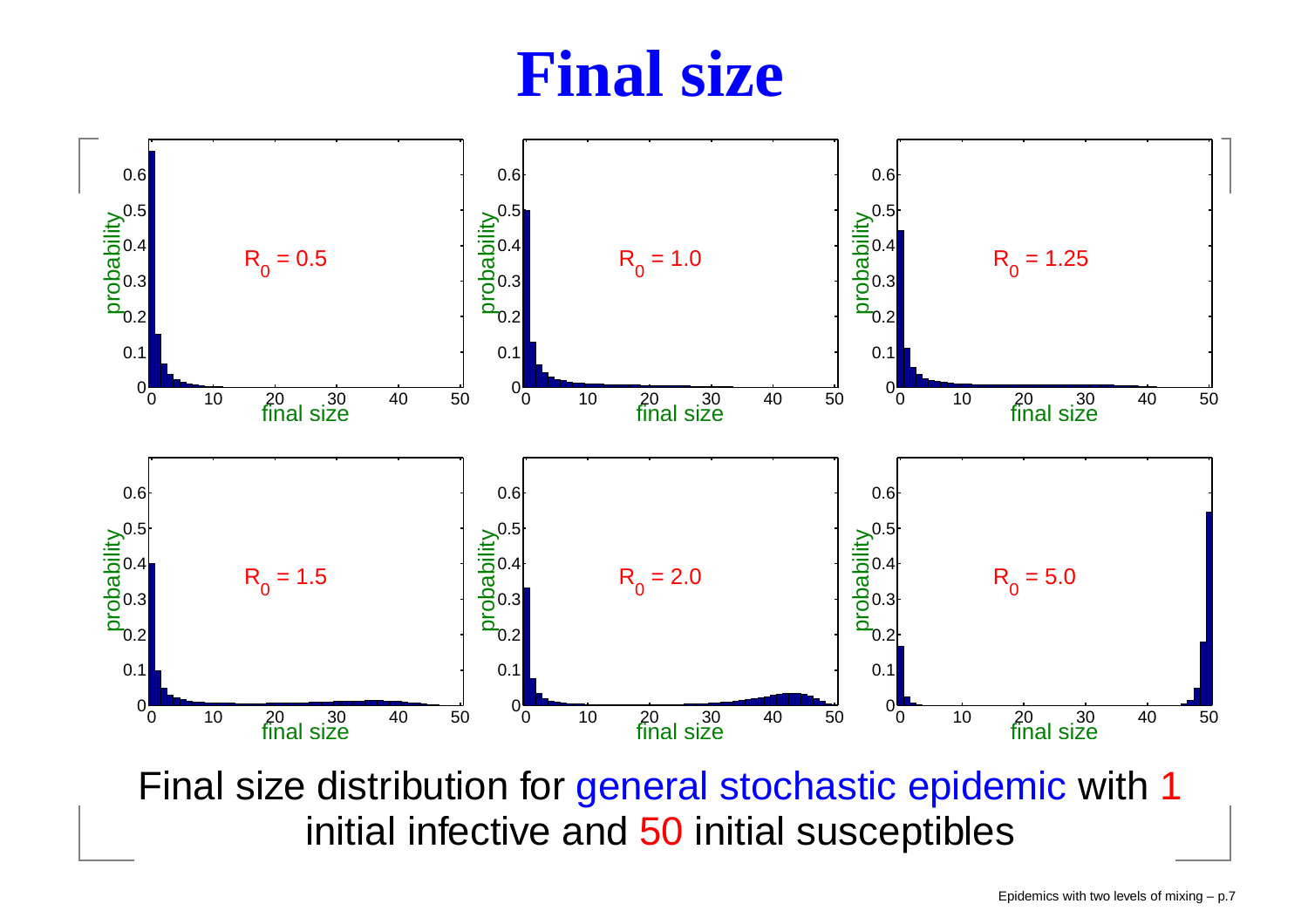## **Threshold behaviour**

- Consider epidemic with initially few infectives and many<br>suscentibles susceptibles
- If  $R_0\leq1,$  then
	- Only minor outbreaks occur
	- Size of outbreak distributed according to total progeny of approximating branching process, Z say, in which <mark>all</mark> contacts lead to an infection

#### If  $R_0>1,$

- $P(major$  outbreak) = 1  $-P(Z)$  goes extinct)  $>0$
- Size of minor outbreak distributed according to total progeny of  $Z$ , conditional upon <mark>extinction</mark>
- Size of major outbreak satisfies a central limit theorem with mean given by deterministic model<br>Can Behrand Martin Life (46

(von Bahr and Martin-Löf (1980))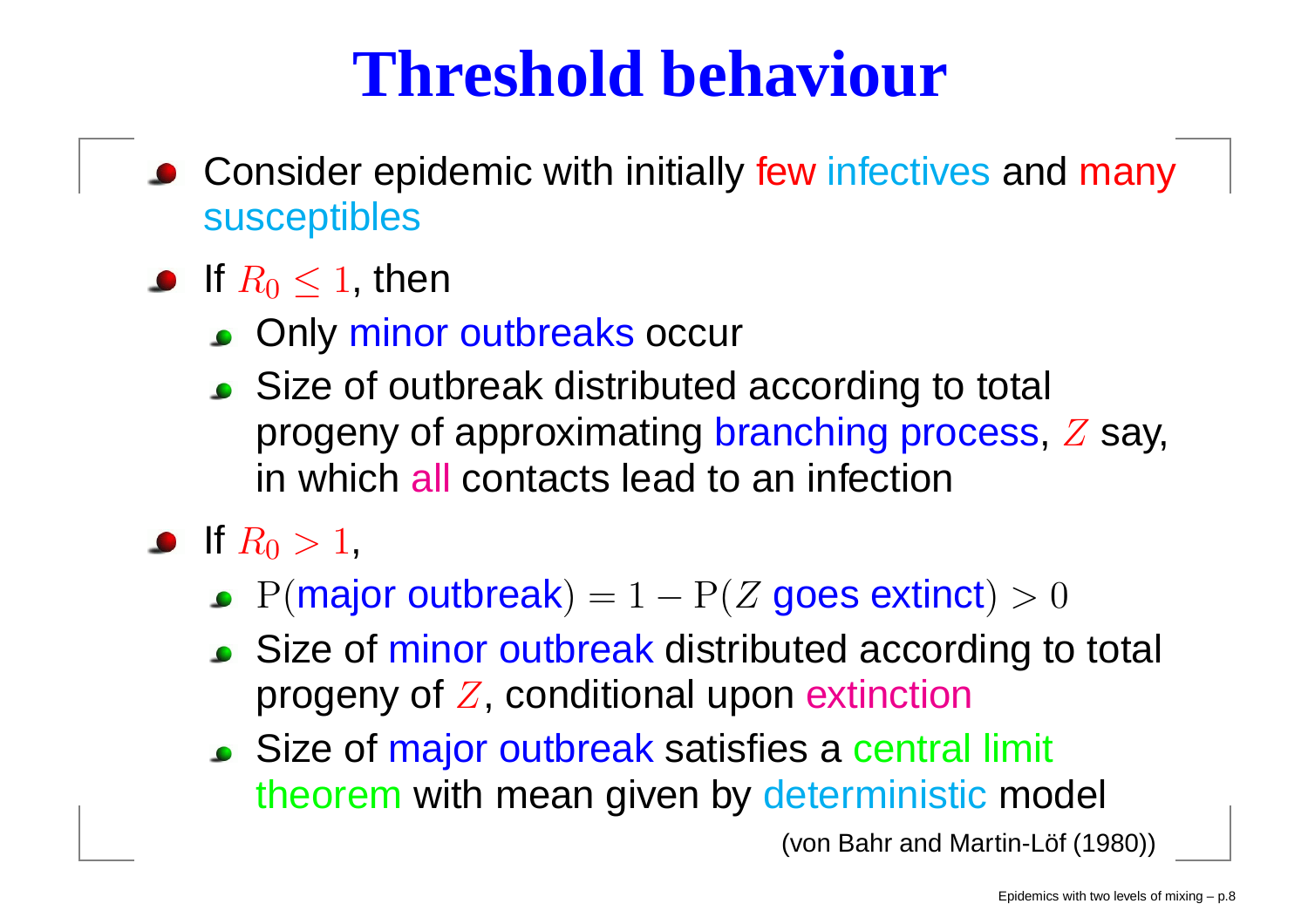## **Basic reproduction number**  $R_0$

- $R_{0}=$  produced by <sup>a</sup> typical infected individual during its entire= "the expected number of secondary cases<br>dueed by a tupical infected individual during i infectious period, in <sup>a</sup> population consisting of susceptibles only" (Heesterbeek and Dietz (1996))
- Major outbreak can occur  $\iff R_0>1$
- If proportion  $c$  of susceptibles is vaccinated with a perfect vaccine,  $R_{\rm 0}$  $_{\rm 0}$  is reduced to  $R_v$  $_v = (1$  $-c)R_0$ , so, if  $R_0>1,$

 $R_v \leq 1 \iff c \geq 1-R_0^-$ 1 $\overline{0}$ — critical vaccination coverage

(Smith (1964))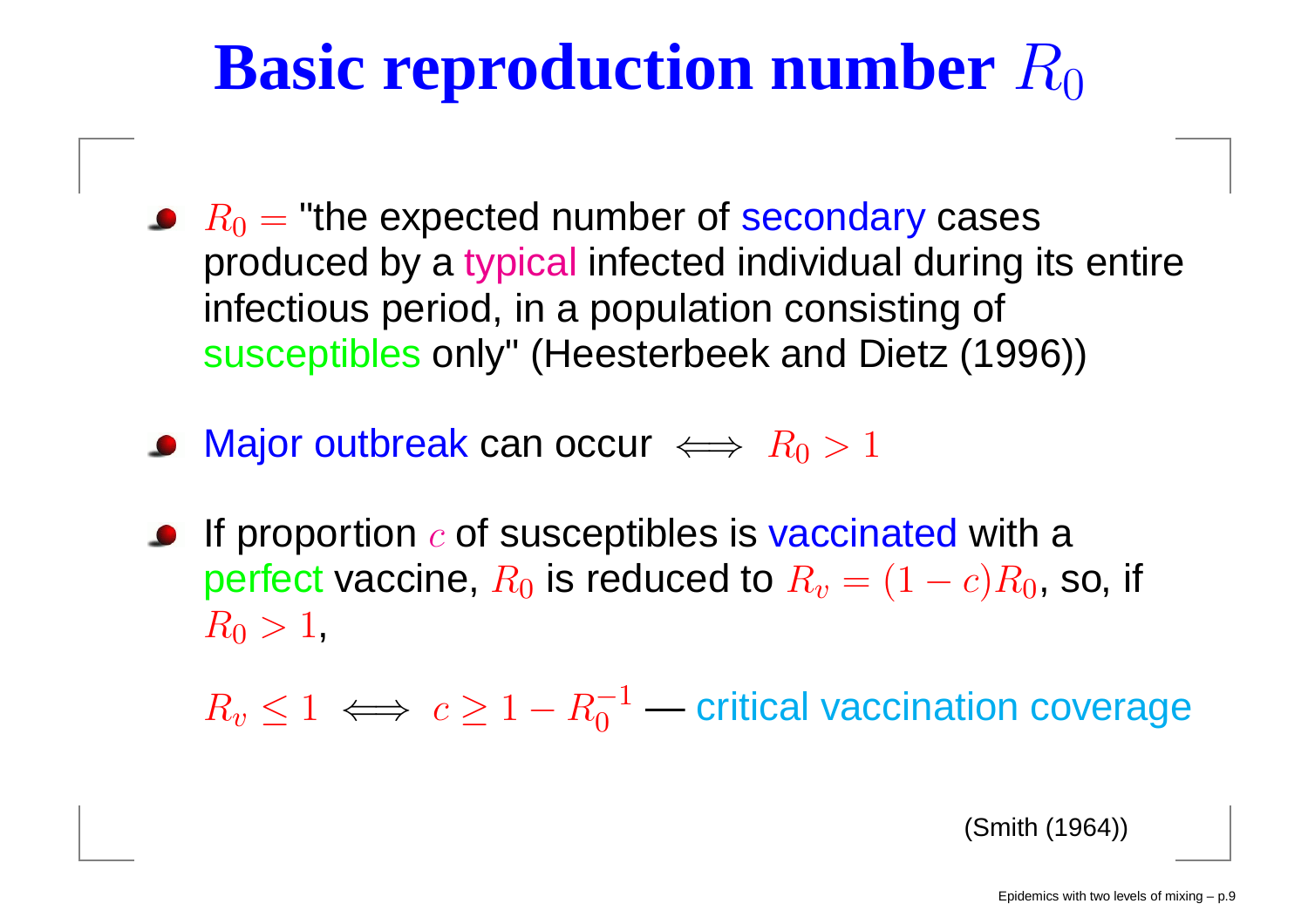## **Multitype general deterministic epidemic**

 $m$  types of individual, labelled  $1, 2, \ldots, m$ , reflecting<br> $\cap$  3.388, vaccino status, geographical location e.g. age, vaccine status, geographical location.

$$
\frac{dx_i}{dt} = -x_i \sum_{j=1}^m \beta_{ji} y_j,
$$
  

$$
\frac{dy_i}{dt} = x_i \sum_{j=1}^m \beta_{ji} y_j - \gamma_i y_i,
$$
  

$$
\frac{dz_i}{dt} = \gamma_i y_i \quad (i = 1, 2, ..., m)
$$

),

with  $(x_i(0), y_i(0), z_i(0)) = (N_i, a_i, 0)$ 

Analogues of all previous results hold BUT threshold behaviour requires  $N_i \rightarrow \infty$   $(i = 1, 2, \ldots, m)$ , i.e. that the population is LOCALLY LARGE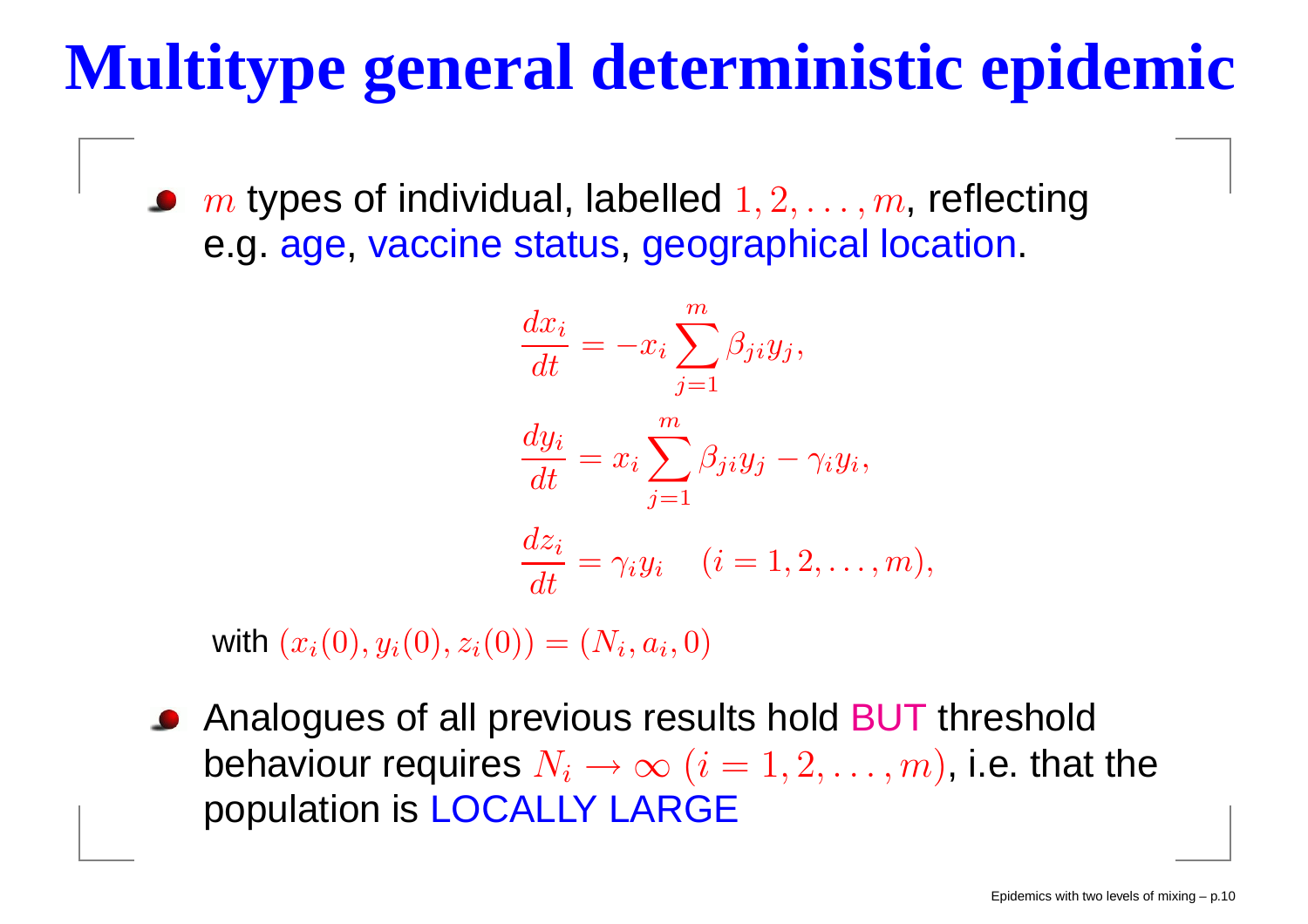## **Non-locally-large models**

- **Spatial models** 
	- **Percolation**
	- structure too <mark>rigid</mark> for human populations
- **•** Network models
- **Multi-level mixing models** 
	- metapopulation/households models
- **Complex simulation models** 
	- more realistic but can be computationally expensive and difficult to interpret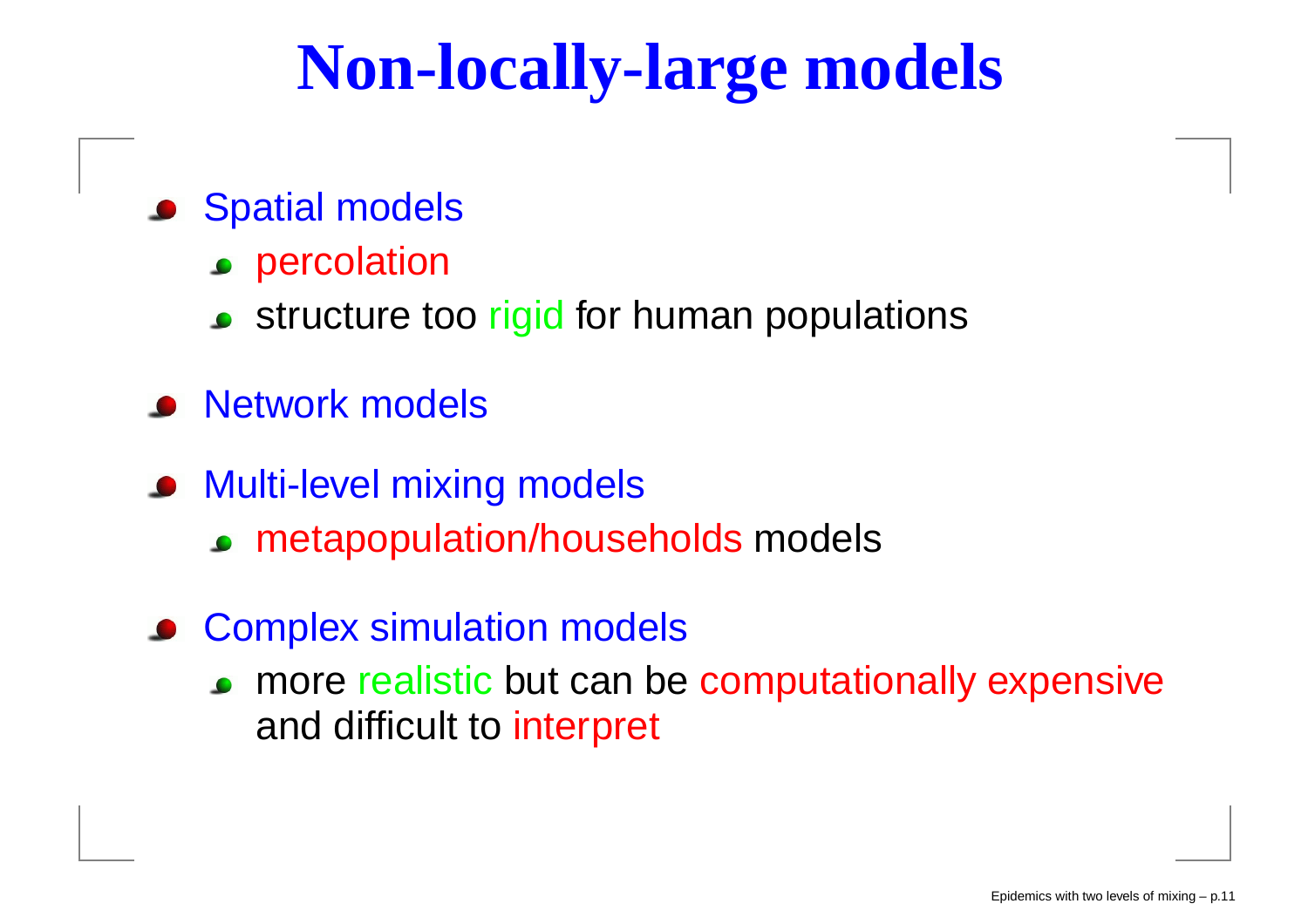## **General two-level-mixing epidemic model**



Population $\mathcal{N}=$  $\{1,2,\ldots,N\}$ 

- $\overline{\mathsf{SIR}}$  (susceptible  $\rightarrow$  infective  $\rightarrow$  removed)
- Infectious periods  $I_1, I_2, \ldots, I_N$  iid  $\sim I$  (arbitrary but specified)
- Infection rates (individual  $\rightarrow$  individual)
	- $\mathsf{local} \quad \lambda_{i}^L$  $\it ij$
	- global  $\lambda_G/N$
- Latent period

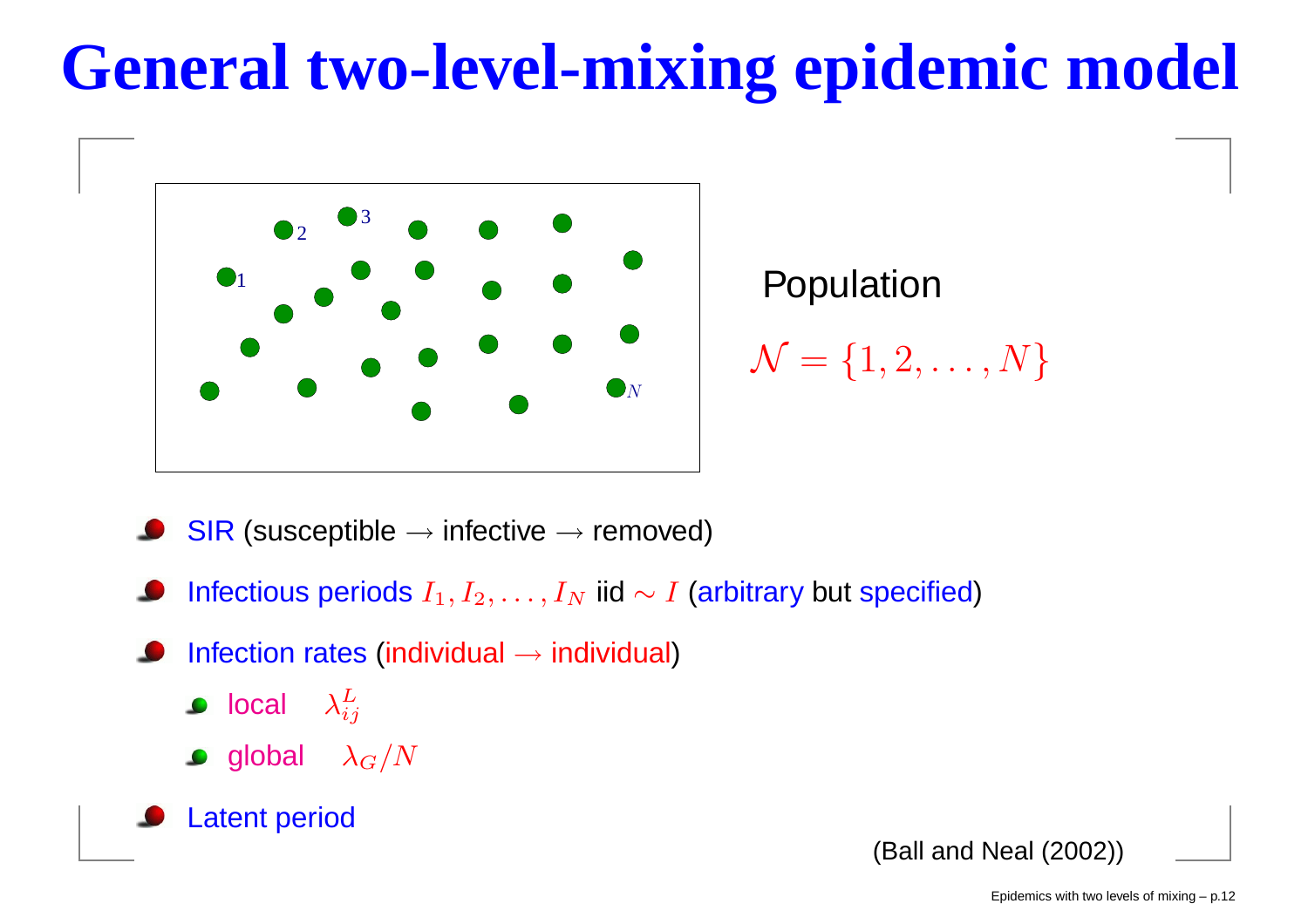## **Households model**



 $m$  households, each of size  $n$  $N= mn$ 

λL $ij$ = $\sqrt{ }$  $\left\{ \right\}$  $\overline{\mathcal{L}}$ λ $\, L \,$  $L$  if  $i$  and  $j$  belong to same household 0 otherwise

Unequal-sized households.

(Bartoszyński (1972), Becker and Dietz (1995), Ball, Mollison and Scalia-Tomba (1997))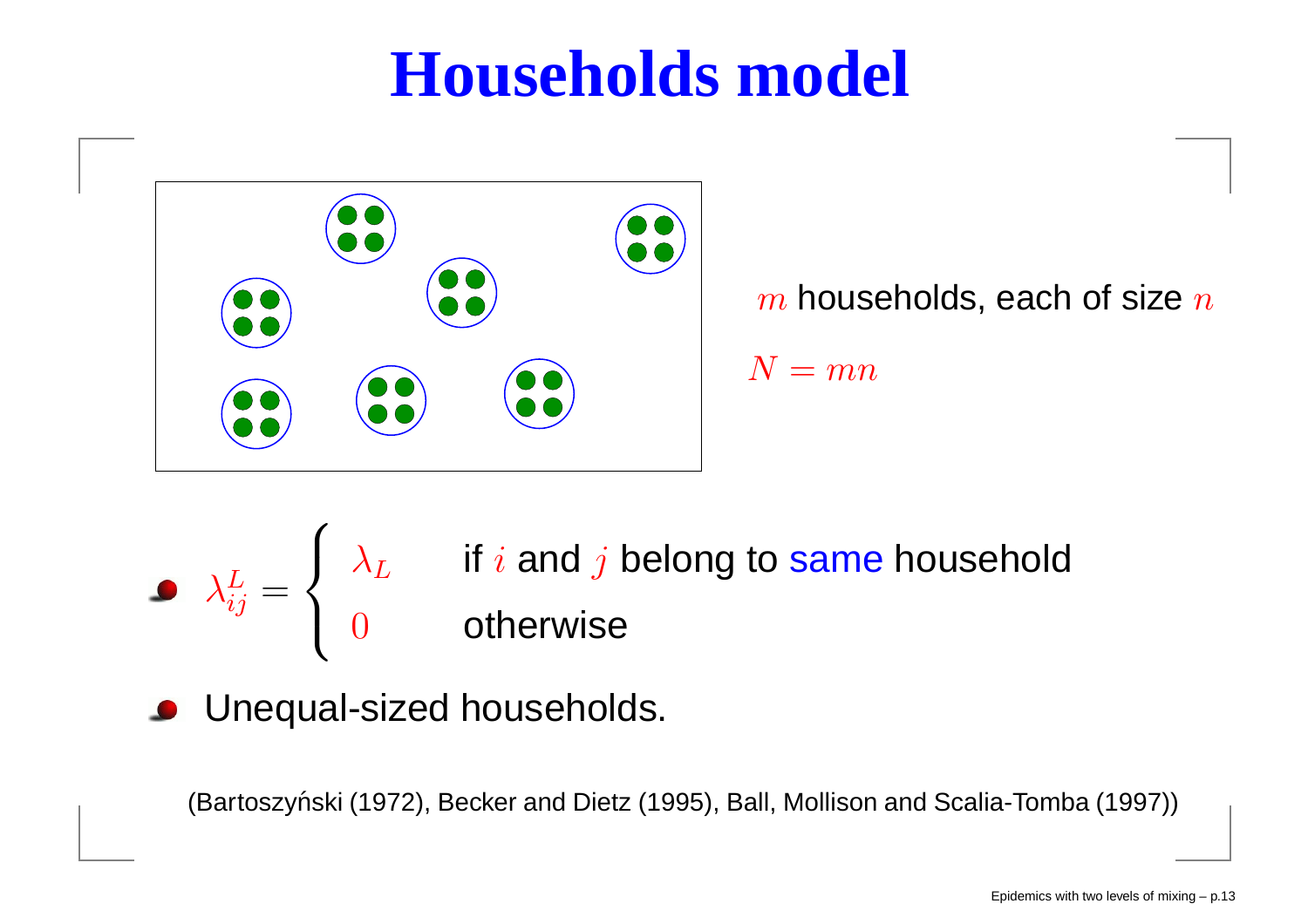## **Overlapping groups model**



- $m_{\alpha}$  $N=m_\alpha n_\alpha=m_\beta n_\beta$  $_{\alpha}$  households, each of size  $n_{\alpha},\,m_{\beta}$  workplaces, each of size  $n_{\beta},$  so
	- $\frac{L}{\alpha}$  if *i* and  $j$  belong to same household
	- $\frac{L}{\beta}$  if  $i$  and  $j$  belong to same workplace

0 otherwise

λL $ij$ 

=

 $\sqrt{ }$ 

λL $\alpha$ 

λL

 $\left\{\right\}$ 

 $\overline{\mathcal{L}}$ 

(Ball and Neal (2002), cf. Andersson (1997))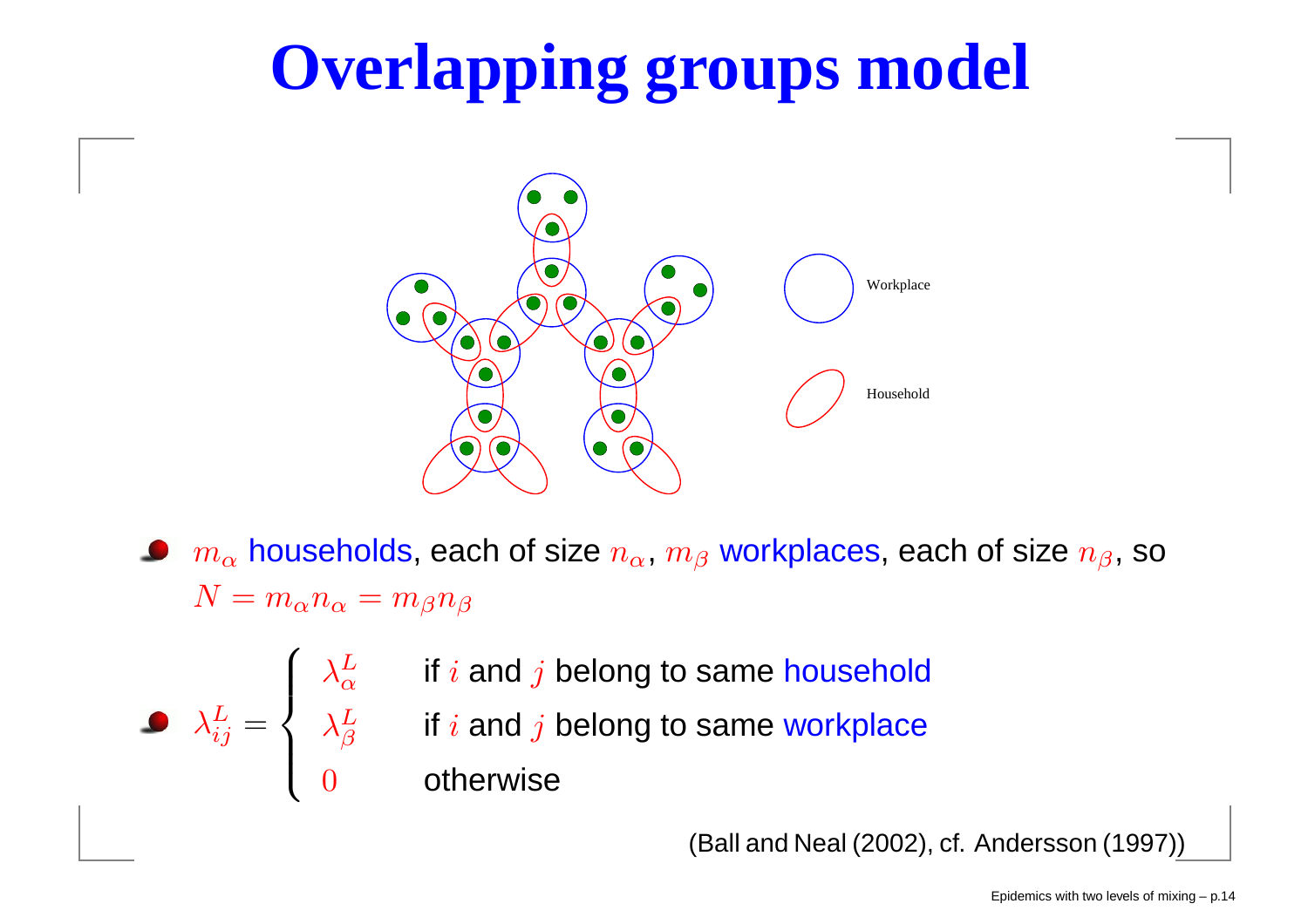### **Great circle model**



(Ball, Mollison and Scalia-Tomba (1997), Ball and Neal (2002, 2003))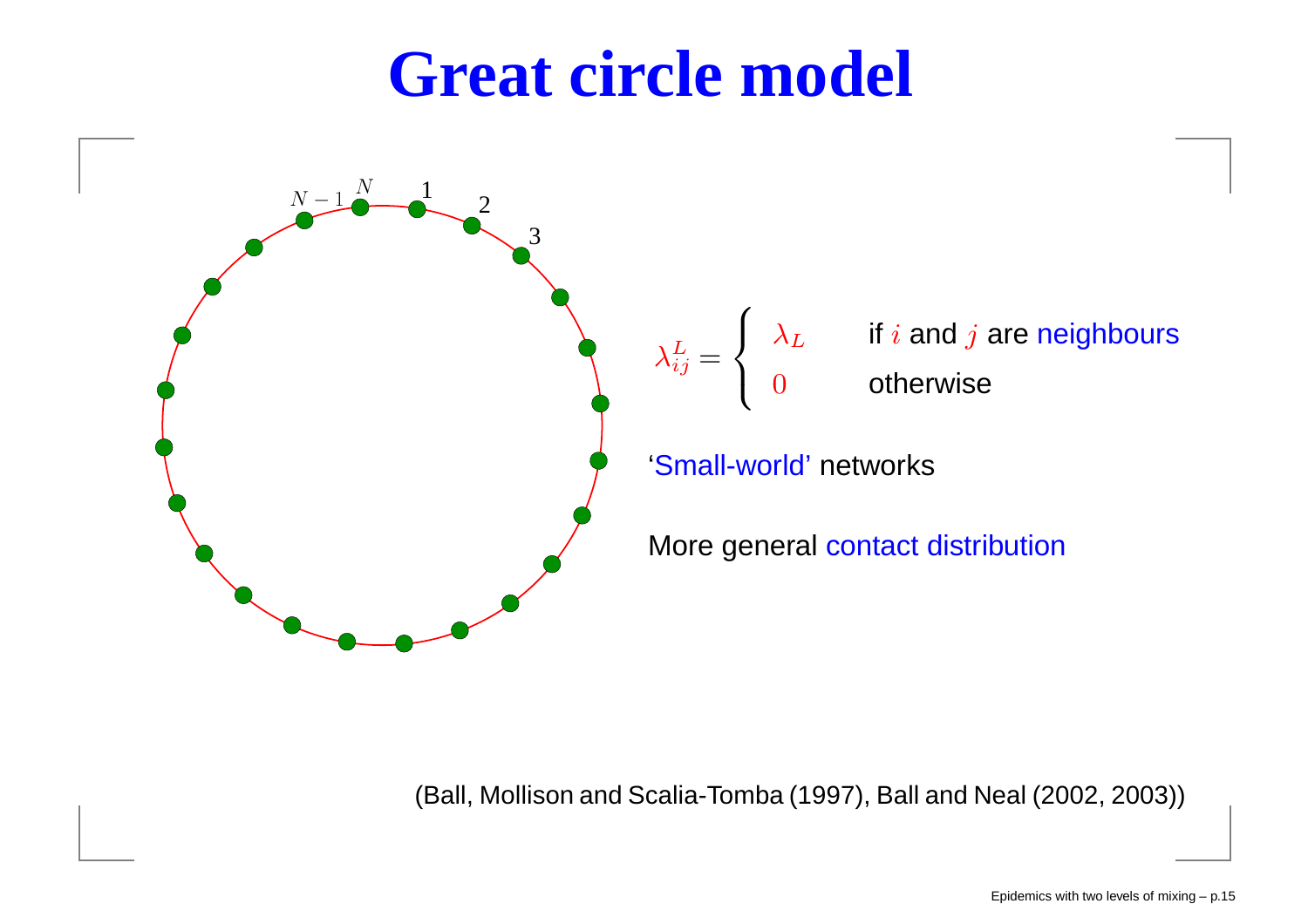## **Networks with casual contacts**



'independent' random graph of possible local contacts with specified degree distribution  $p_{k} = P(D = k) \quad (k = 0, 1, ...)$ 

$$
\lambda_{ij}^L = \begin{cases} \lambda_L & \text{if } i \text{ and } j \text{ are neighbours} \\ 0 & \text{otherwise} \end{cases}
$$

(Diekmann et al. (1998), Ball and Neal (2002), (2008), Kiss et al. (2006); Newman (2002))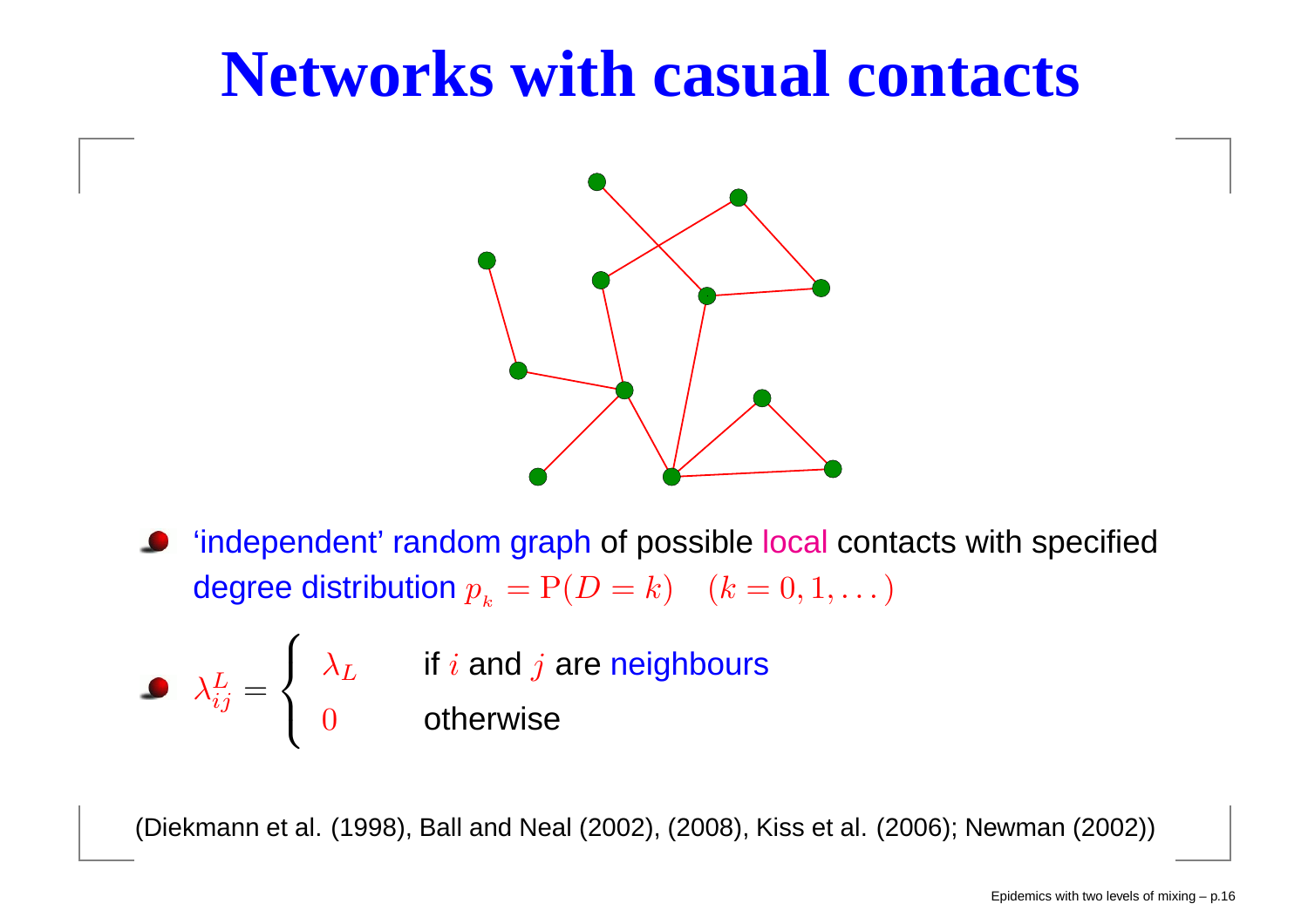## **Directed graph of potential local contacts**



 $i\rightarrow j$  if and only if  $i,$  if infected, contacts  $j$  locally.

Given infectious periods  $I_1, I_2, \ldots, I_N$ ,  $P(i \rightarrow j) = 1$  $- e^{-\lambda}$ L $I_i$ independently for distinct  $\left(i,j\right)$ .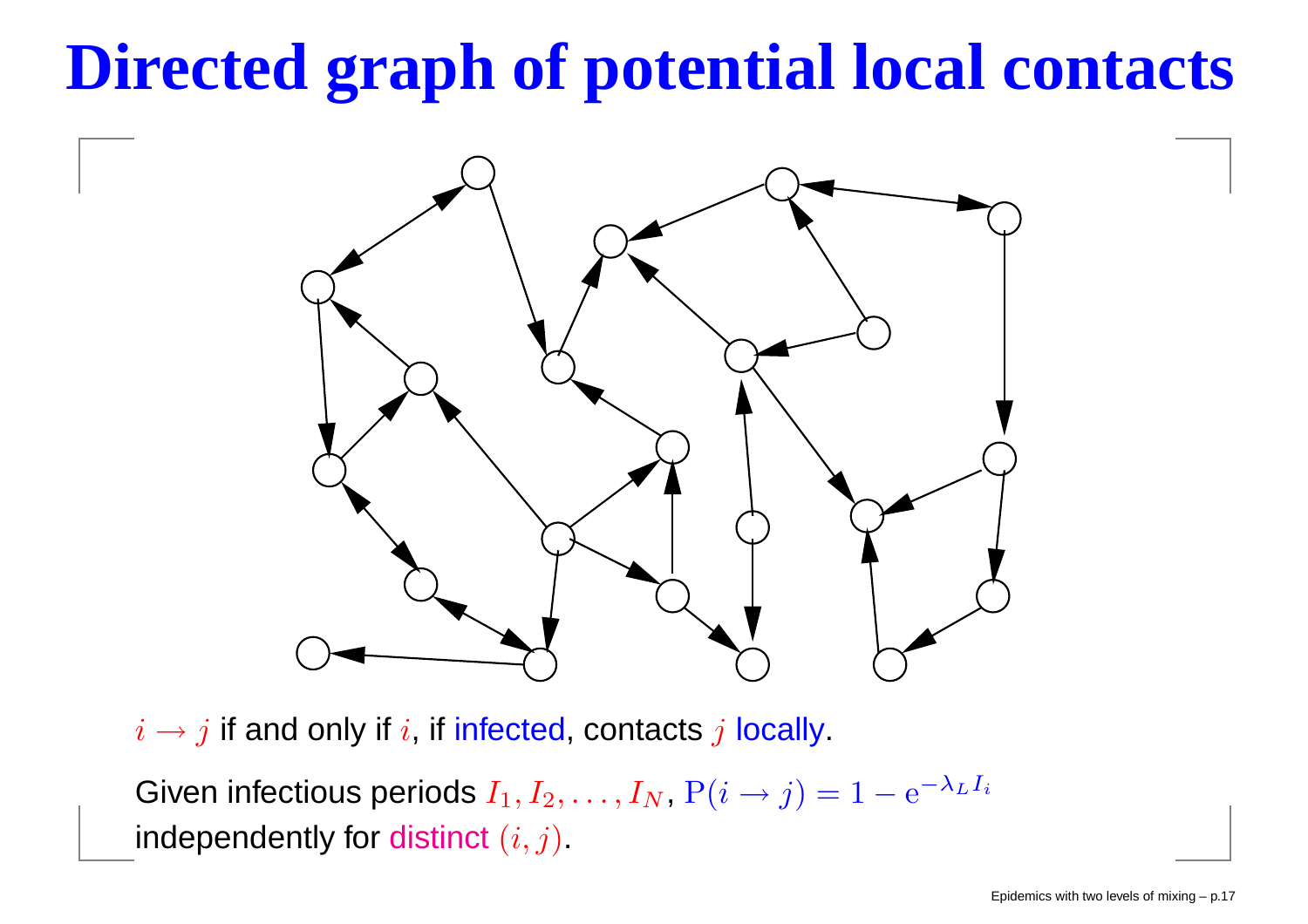#### $\mathbf{Local}$  **infectious clump**  $\mathcal{C}_i^N$  $\boldsymbol{i}$



 $\mathcal{C}_{i}^{N}$ **Contract Contract Contract**  $\bar{i}$  =  $\{j \in \mathcal{N} : i \leadsto j\}$ , where  $i \leadsto j$  if and only if there exists a chain of directed arcs from  $i$  to  $j$ , and  $C_i^N$  $_i$   $=$  $=|\mathcal{C}_i^N$  $\frac{N}{i}$  .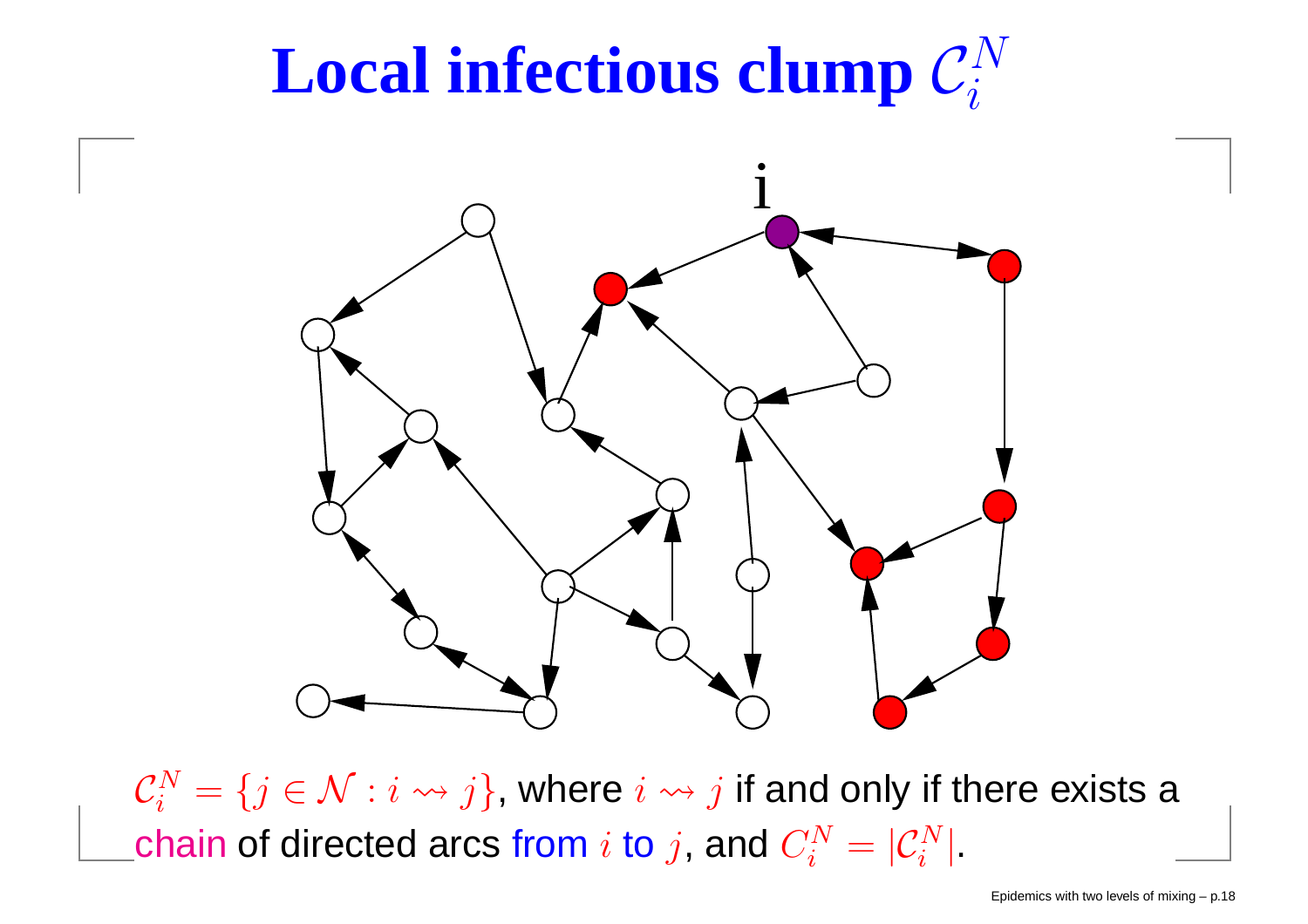## **Local infectious clumps**



 $\mathcal{C}_{i}^{N}$ **Contract Contract Contract**  $\bar{i}$  =  $\{j \in \mathcal{N} : i \leadsto j\}$ , where  $i \leadsto j$  if and only if there exists a chain of directed arcs from  $i$  to  $j$ , and  $C_i^N$  $_i$   $=$  $=|\mathcal{C}_i^N$  $\frac{N}{i}$  .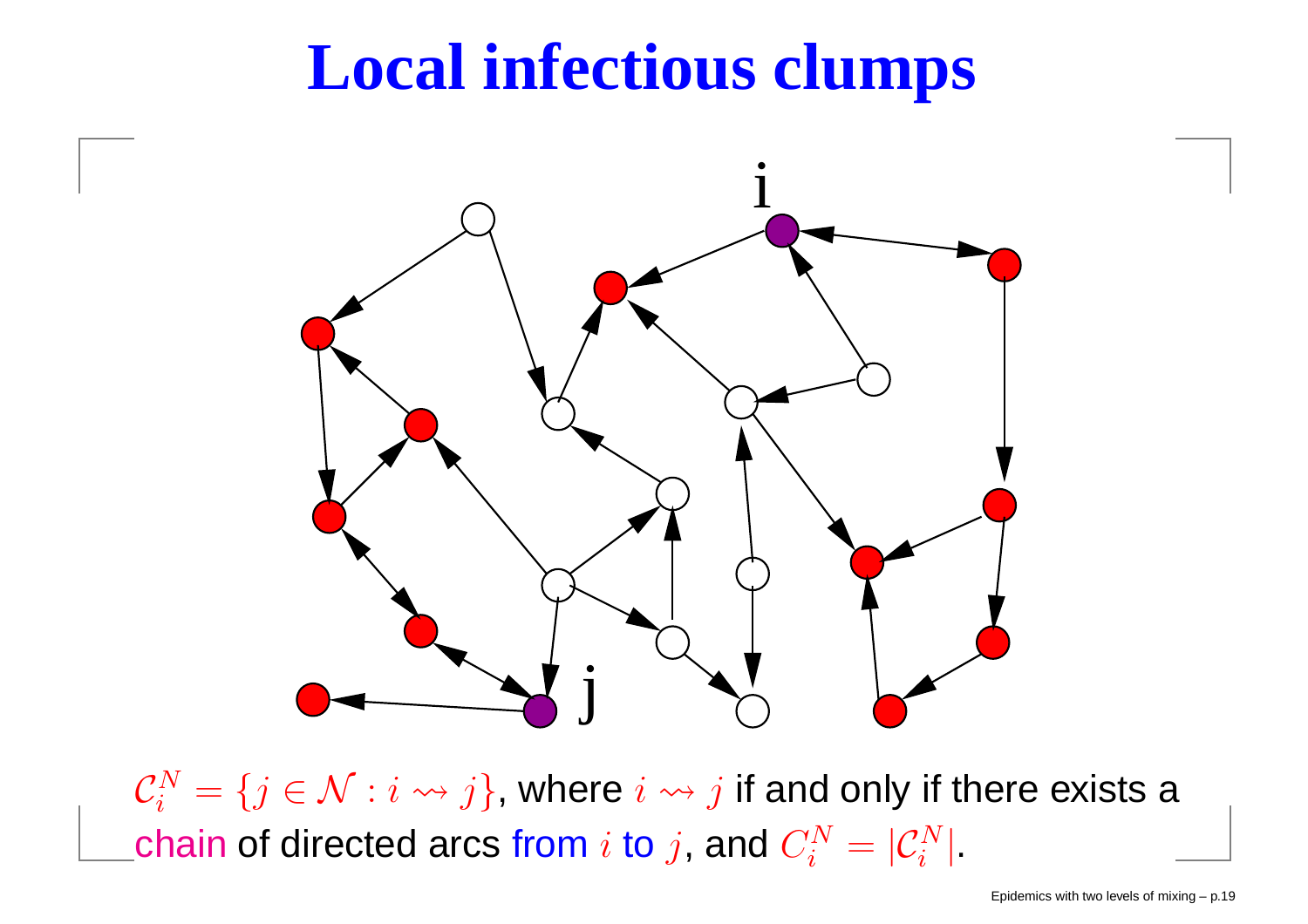## **Threshold parameter**  $R_*$

- As  $N \to \infty$ , process of infected clumps tends to a<br>branching precesse boung effensing rendem veraib branching process having offspring random varaible  $R\thicksim$  $\sim \text{Poisson}(\lambda_G A)$ , where  $A=$  $\sum_{j\in\mathcal{C}}I_j$
- Global epidemic occurs if and only if this branchingprocess does not go extinct
- $R_\ast$  $_{*} = \text{E}[R] = \lambda_G \text{E}[A] = \lambda_G \text{E}$  $\sqrt{\frac{1}{2}}$  $\sum_{j\in\mathcal{N}}I_j1_{\{j\in\mathcal{C}\}}=$  $\lambda_G\sum_{i=1}^N{\rm E}[I_j]{\rm P}(j\in\mathcal{C})=\lambda_G\mu_I{\rm E}[C]$ i<br>Liston politika politika politika politika politika politika politika politika politika politika politika po<br>Liston politika politika politika politika politika politika politika politika politika politika politika poli<br>  $j=1$   $\mathbb{E}[I_j] \mathcal{P}(j \in \mathcal{C}) = \lambda_G \mu_I \mathbb{E}[C]$
- $\mathrm{P}(\textbf{global epidemic})>0 \iff R_*>1$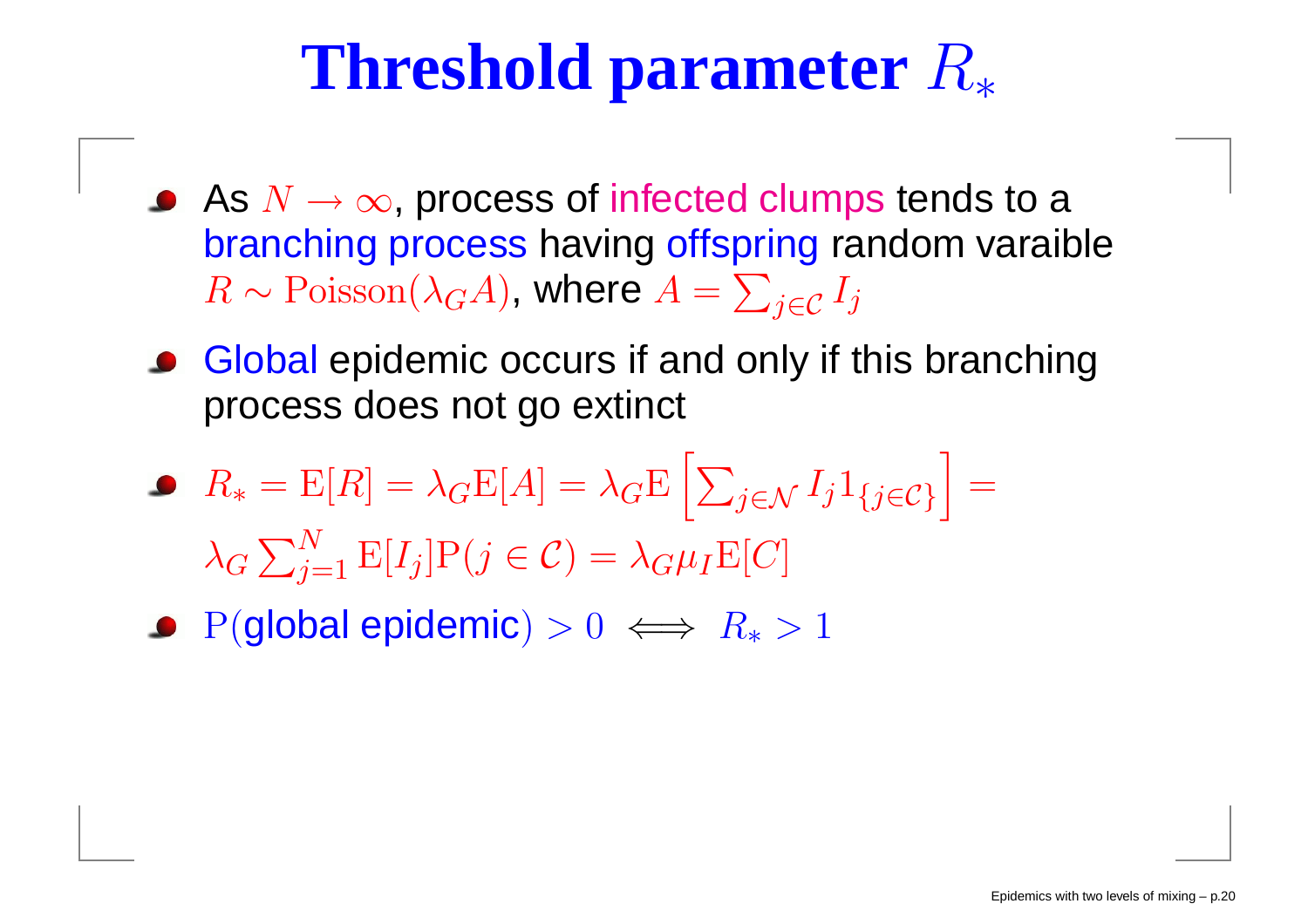#### $\mathbf{Local}$  **susceptibility**  $\mathbf{set}\ \mathcal{S}_i^N$  $\boldsymbol{i}$



 $\mathcal{S}_{i}^{N}$  $\bar{i}$  =  $\{j \in \mathcal{N} : j \leadsto i\}$  and  $S_i^N$  $\bar{i}$  =  $=|\mathcal{S}_i^N$  $\frac{i}{i}^N$  .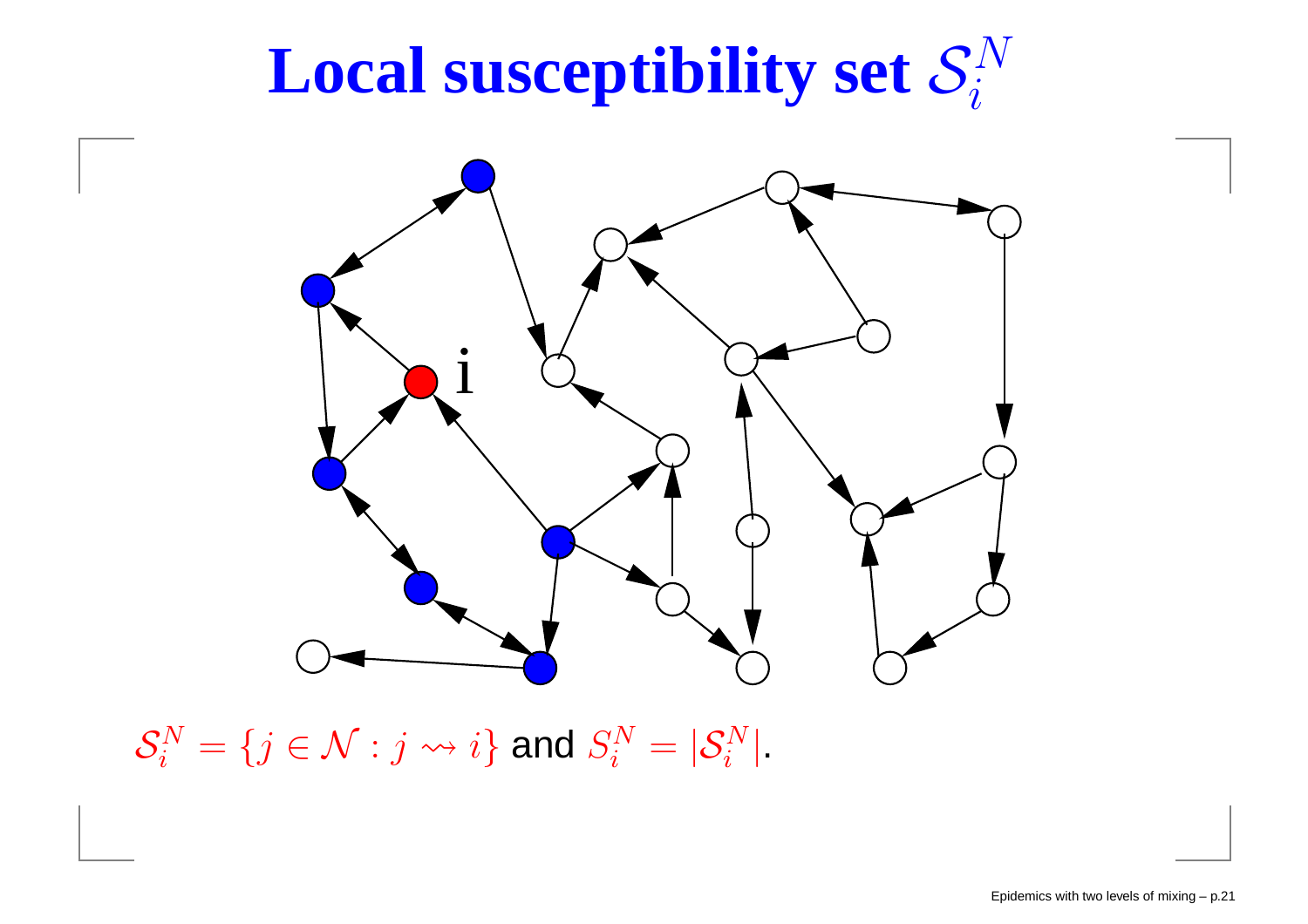## **Final outcome of global epidemic**

Suppose  $N$  is large and there are few initial infectives. Let  $z$  be the expected proportion of the population who are infected by the epidemic. Then

 $\pi = \text{P}(\text{typical susceptible avoids global infection}) = \exp \bigg($  $-\frac{\lambda}{\alpha}$  $\frac{G}{G}$  $\,N$  $\frac{G}{N}Nz\mu_{\rm I}$  $\bigg)$  $= \exp(-\lambda_{\rm G} z \mu_{\rm I})$ 

and

 $1-z = \mathrm{P(t}$ ypical susceptible avoids infection by epidemic)

 $= {\rm P}$ (typical local susceptibility set avoids global infection)

$$
= \sum_{k=1}^{\infty} P(S = k) \pi^{k} = f_{S}(\pi) = f_{S} (e^{-\lambda_{G} z \mu_{I}})
$$
\n(1)

- $R_*=\lambda_G\mu_I\mathrm{E}[C]=\lambda_G\mu_I\mathrm{E}[S]$ 
	- $R_*\leq 1\quad z = 0$  is the only solution of (1) in  $[0,1]$

 $R_\ast>1$ 1 unique second solution  $\hat{z} \in (0, 1)$ , giving mean 'size' of global epidemic

Fully rigorous proof and central limit theorem for final size of global epidemic is available using Scalia-Tomba (1985) embedding technique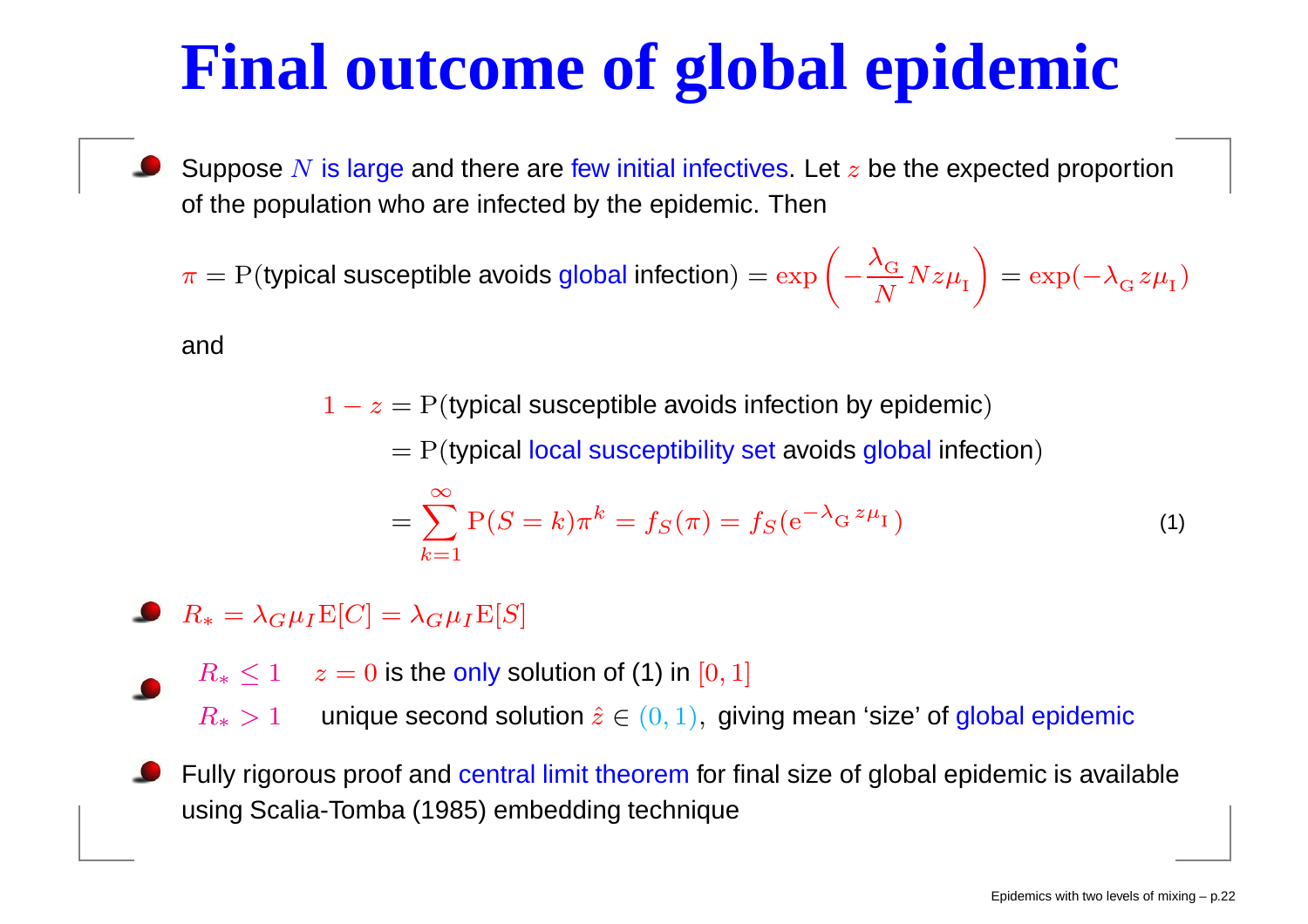## **Great circle model**



- $\mathcal{S}_i = \{i\} \cup \mathcal{S}_j$  $\zeta_L \cup \mathcal{S}_R$
- $p_L$ =  $\Pr(i$  infects  $i + 1$  locally) =  $1 -E[e^{-\lambda}$  $_{L}$   $I$ ]
- $\mathrm{P}(S_L=k) = \mathrm{P}(S_R=k) = (1$  $(k=0,1,\dots)$  $-\,p_L)p$  $\boldsymbol{k}$ L
- $S_L$  and  $S_L$  are independent, so  $P(S=k) = (1$  $-\,p_L)^2$  $\lnot p$  $\,$ −1 $(k = 1, 2, ...)$ 
	- ${\rm E}[S] = 2 p_L^{-1}$  $L^{-1}-1$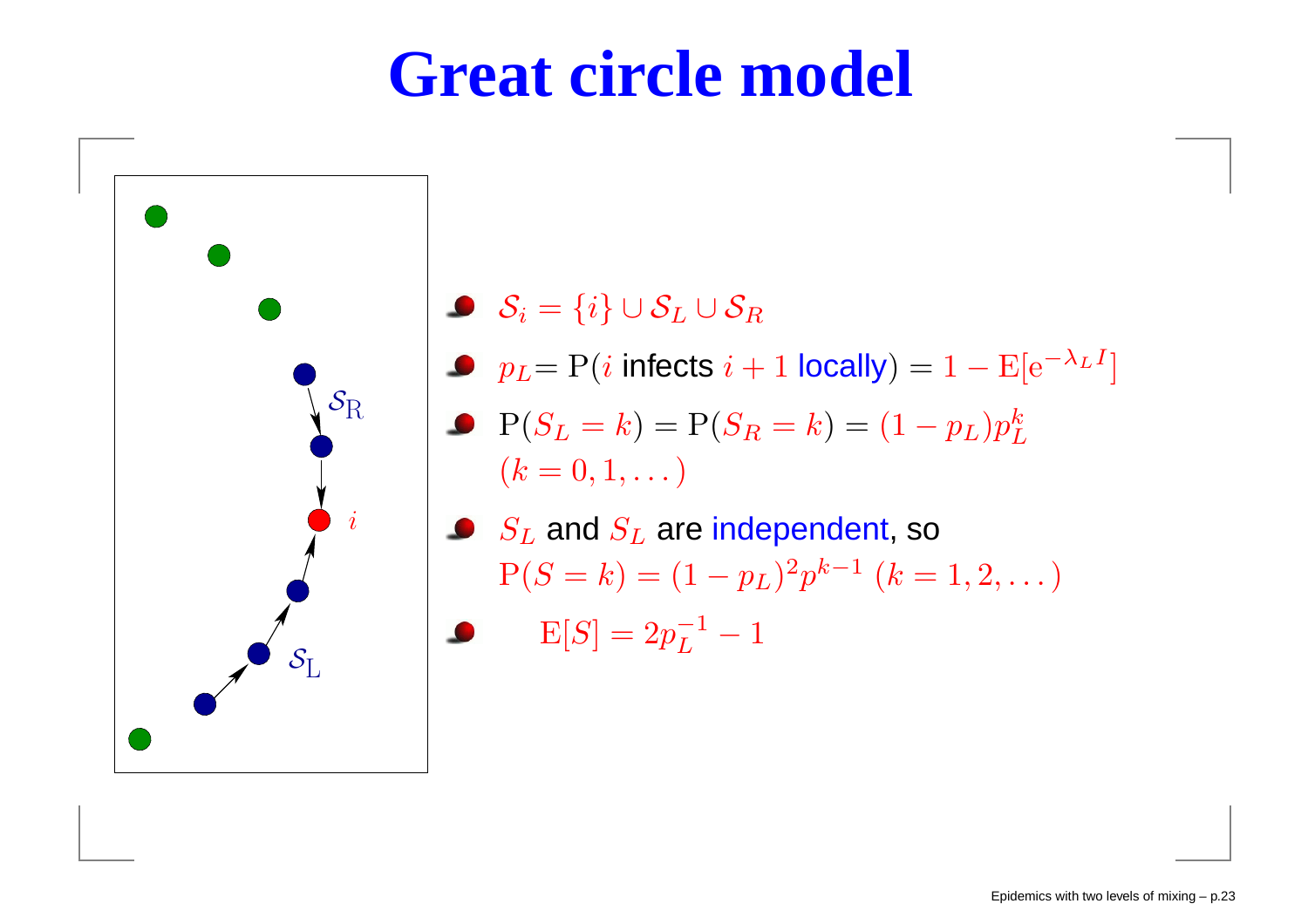## **Households model**

Consider household of  $n$  individuals, labelled  $1, 2, \ldots, n$ , and let  ${\cal S}$  be the local susceptibility set of individual 1.



Triangular system of linear equations for  $\mathrm{P}(S=j) \qquad (j = 1, 2, \ldots, n)$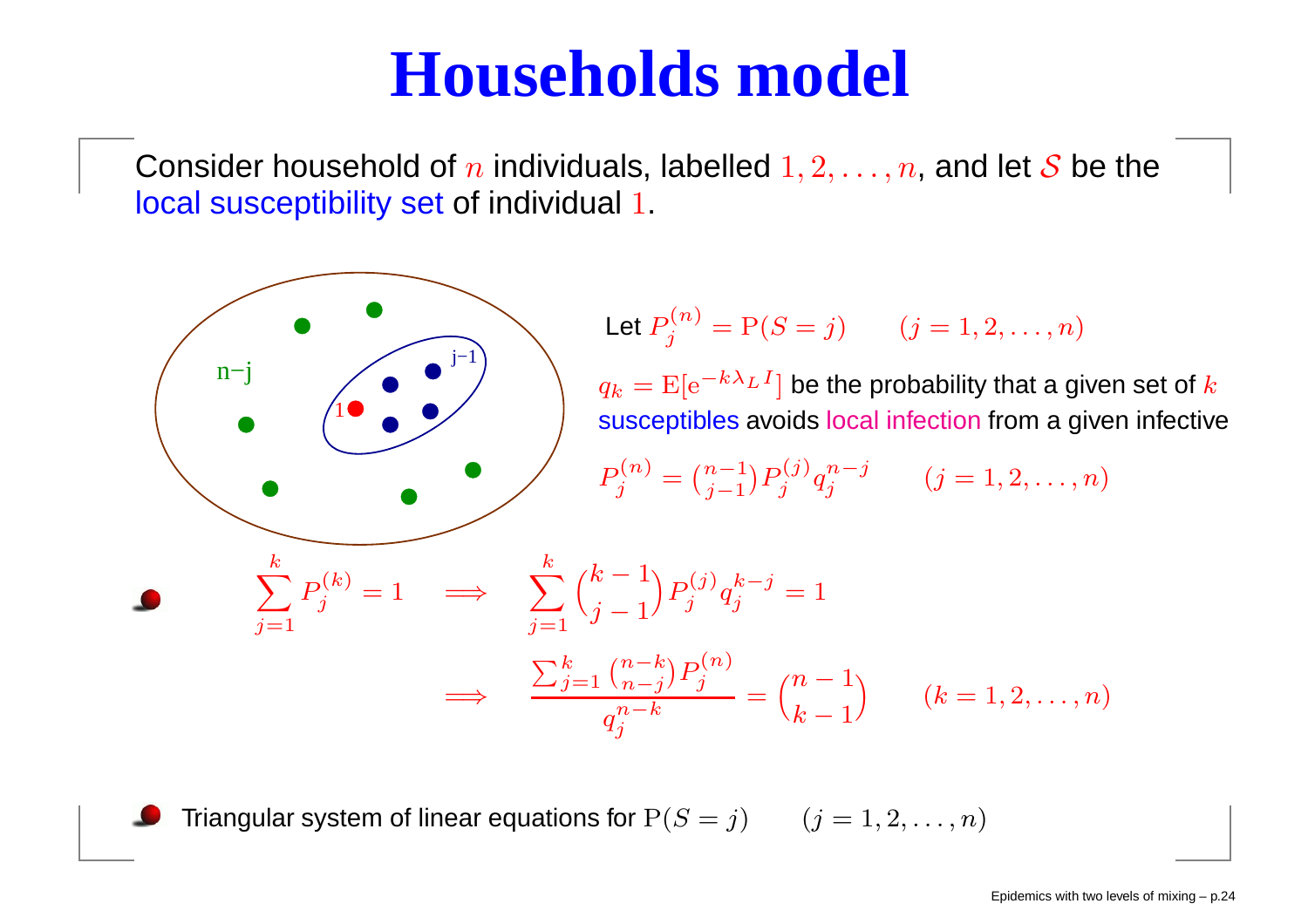# **Overlapping groups model**



Construct local susceptibility set  ${\mathcal S}$  of typical individual  $i$  via a two-type <mark>branching process</mark> in which individuals beget only the <mark>opposite</mark> type and the offspring of a type  $\alpha$  ( $\beta$ ) individual are the individuals in its workplace (household) susceptibility set.

If  $\mu_{\alpha}(\mu_{\beta})$  is the mean size of a household (workplace) susceptiblity set, then

$$
E[S] = \begin{cases} \frac{\mu_{\alpha} \mu_{\beta}}{\mu_{\alpha} + \mu_{\beta} - \mu_{\alpha} \mu_{\beta}} & \text{if } (\mu_{\alpha} - 1)(\mu_{\beta} - 1) < 1\\ \infty & \text{otherwise} \end{cases}
$$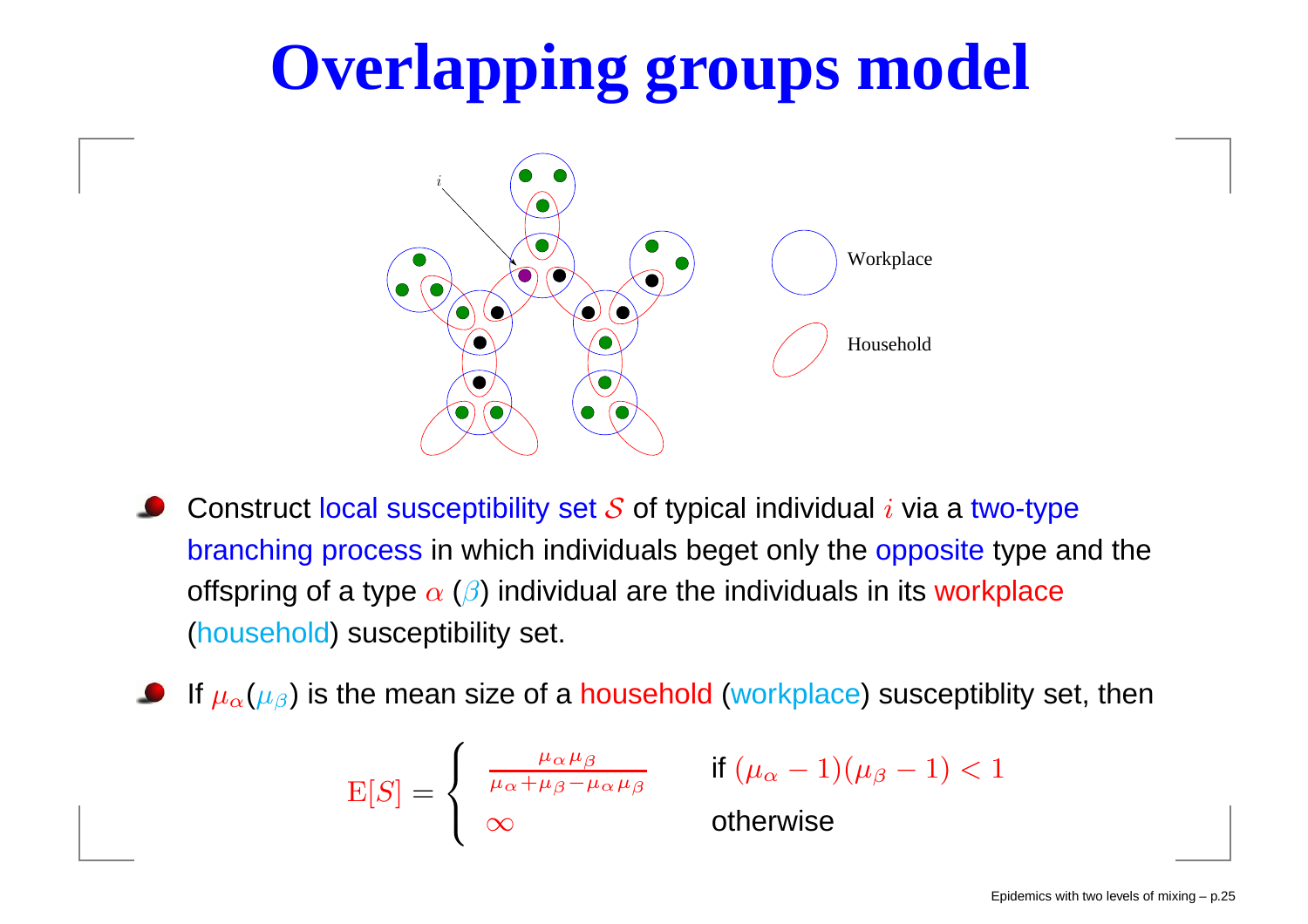## **NETWORK — Configuration model**

- Population  $\mathcal{N}=\{1, 2, \ldots, N\}$
- $D=$  degree of typical individual

 $p_{_{k}} = \text{P}(D=k) \quad (k=0,1,\dots)$  specified  $\mu_{_{\text{D}}}$  $_{\text{D}}$  =  $\text{E}[D]$ 

- $D_1, D_2, \ldots, D_N$  $S_N = D_1 + D_2 + \cdots + D_N$  $\frac{N}{N}$  iid copies of  $D$ , conditioned on  $_N$  being even
- Attach  $D_i$  half-edges to individual  $i$   $(i = 1, 2, \ldots, N)$
- Pair up the  $S_N$  $\gamma_N$  half-edges uniformly at random to form the network IMPERFECTIONS—— sparse if  $\sigma_{\rm L}^2$  ${\rm D}$  $\mu_D^2 = \text{var}(D) < \infty$

(Bollobás (2001))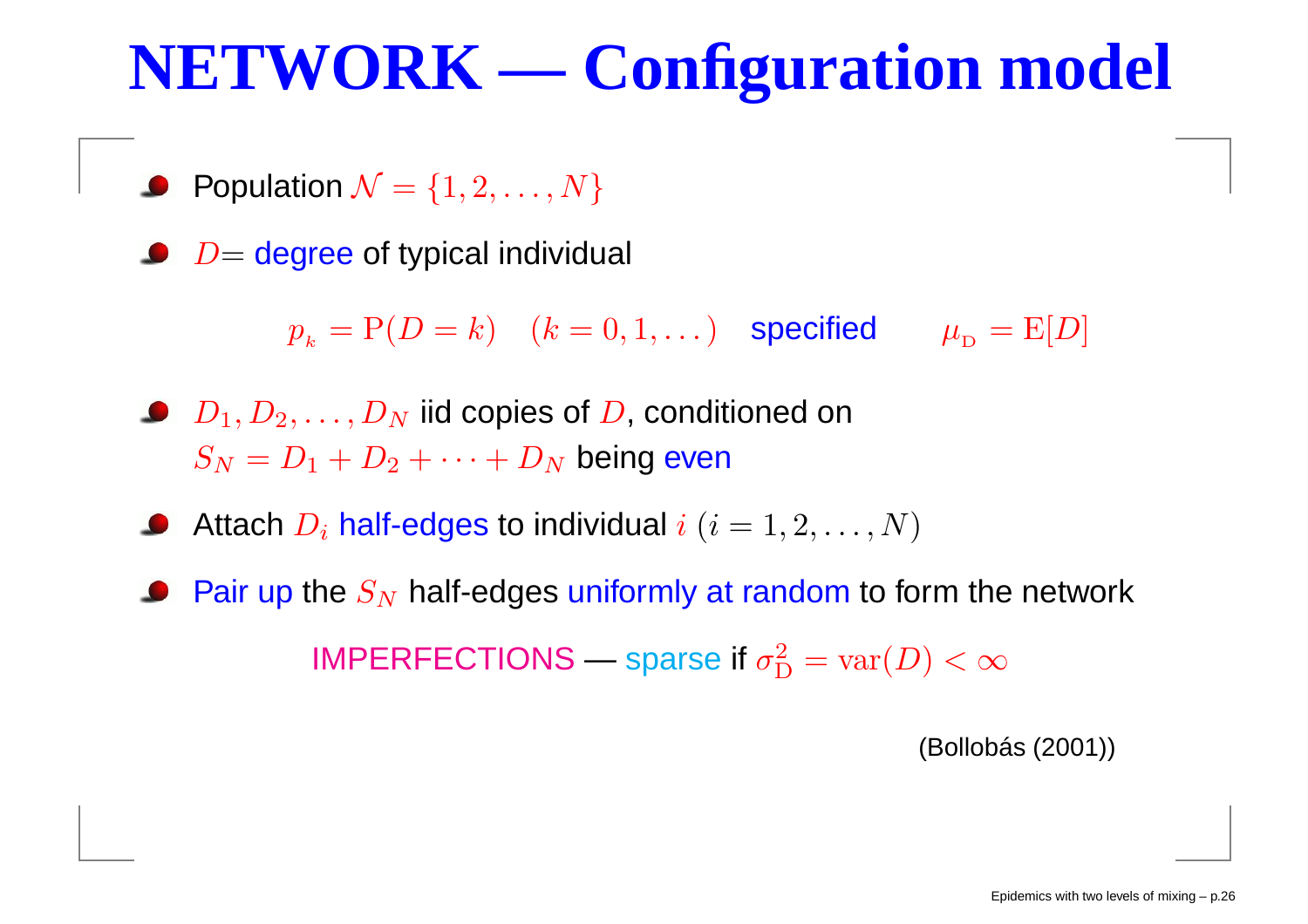## **Networks with casual contacts**

Let  $\tilde{D}=% \begin{bmatrix} \omega_{0}-i\frac{\gamma_{\rm{QE}}}{2} & 0\\ 0 & \omega_{\rm{p}}-i\frac{\gamma_{\rm{p}}}{2}% \end{bmatrix}% ,$ = degree of typical neighbour of typical individual in the network and  $\mu_{\tilde{\mathrm{D}}}=\mathrm{E}[\tilde{D}]$  . Then  $P(\tilde{D} = k) = k p_{k}/\mu_{D}$   $(k = 1,$ = $k) = kp$  $\boldsymbol{k}$  $\frac{k}{\mu}$  $\lambda_{\mathrm{D}}\quad(k=1,2,\dots)$  and  $\mu_{\tilde{\mathrm{D}}}=\frac{\mathrm{var}(D)+\mu_{\mathrm{D}}}{\mu_{\mathrm{D}}}$  $\mu$  $\frac{\mu_{\rm D}}{\mu}$ 2 $\mu^{}_{\rm D}$ .

Size of typical local susceptibility set  $S^N \stackrel{a.s.}{\longrightarrow} S$  as  $N \to \infty,$ where  $S$  is the total size of a branching process having offspring law  $\operatorname{Bin}(D, p_{_{\mathrm{I}}}$  $_{_{\rm L}}$ ) for the initial individual and  $\mathrm{Bin}(\tilde{D}-1, p_{_{\rm L}})$  for all s  $1, p_{_{\rm L}})$  for all subsequent individuals

$$
\mathbf{E}[S] = \left\{ \begin{array}{ll} 1 + \frac{\mu_{\rm D}p_{\rm L}}{1 - (\mu_{\tilde{\rm D}} - 1)p_{\rm L}} & \text{if } (\mu_{\tilde{\rm D}} - 1)p_{\rm L} < 1 \\ \infty & \text{otherwise} \end{array} \right.
$$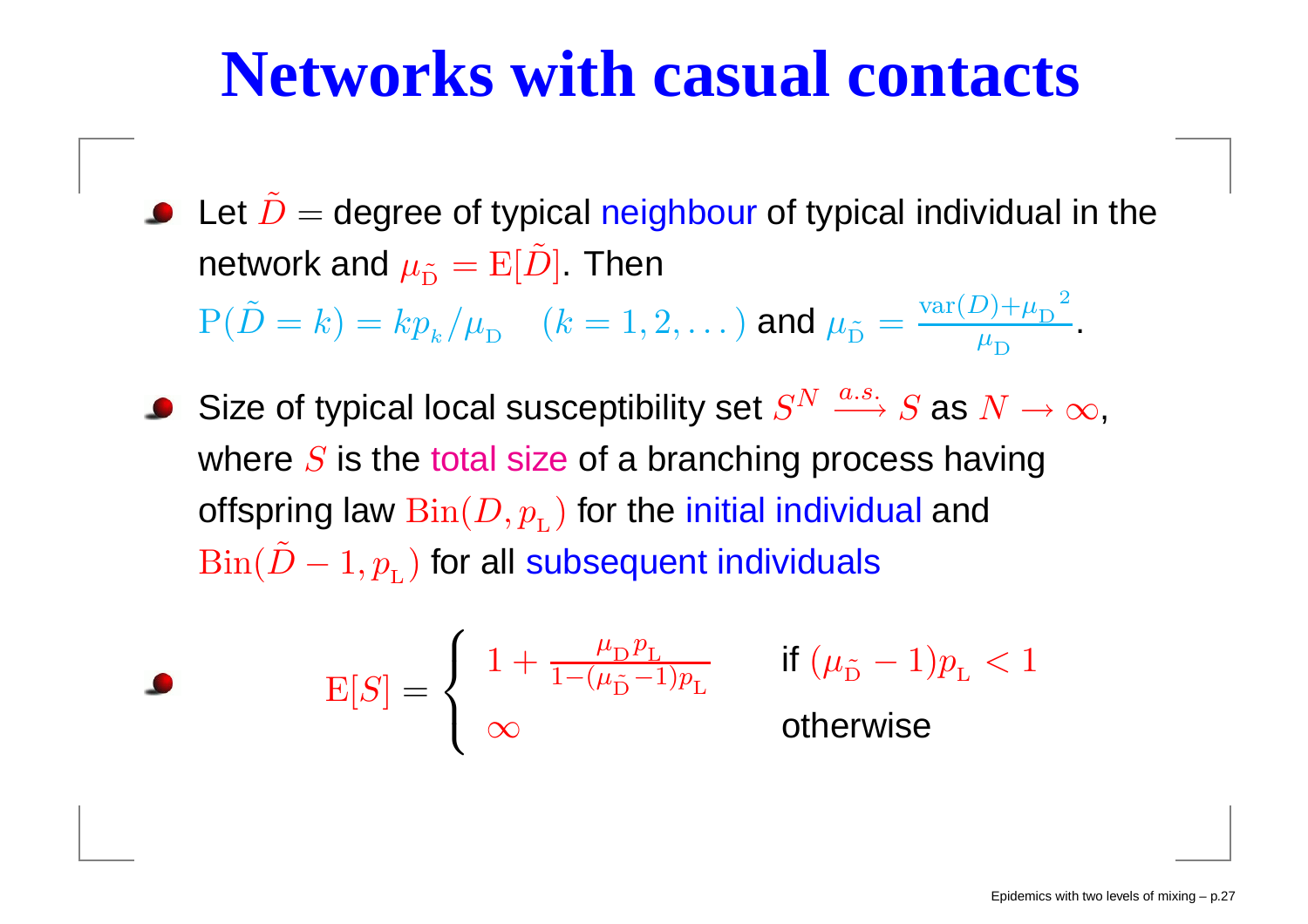## **'Deterministic' households model**



 $m$  households of size  $n$ , labelled  $1, 2, \ldots, m$ .

Let  $x_i(t)$  and  $y_i(t)$  be the number of susceptibles and <mark>infectives</mark> in household  $i$  at time  $t$ .

$$
\begin{aligned}\n\frac{dx_i}{dt} &= -(\lambda_L y_i + N^{-1} \lambda_G \sum_{j=1}^m y_j) x_i, \\
\frac{dy_i}{dt} &= (\lambda_L y_i + N^{-1} \lambda_G \sum_{j=1}^m y_j) x_i - \gamma y_i \quad (i = 1, 2, \dots, m),\n\end{aligned}
$$

Basic Reproduction number  $R_0=(\lambda_G+n\lambda_L)/\gamma$ 

Proportion of susceptibles ultimately infected,  $\hat{z}_{\mathrm{det}}$  given by largest root in  $[0,1]$ of  $1-z = \exp(\frac{z}{2})$  $-R_0z)$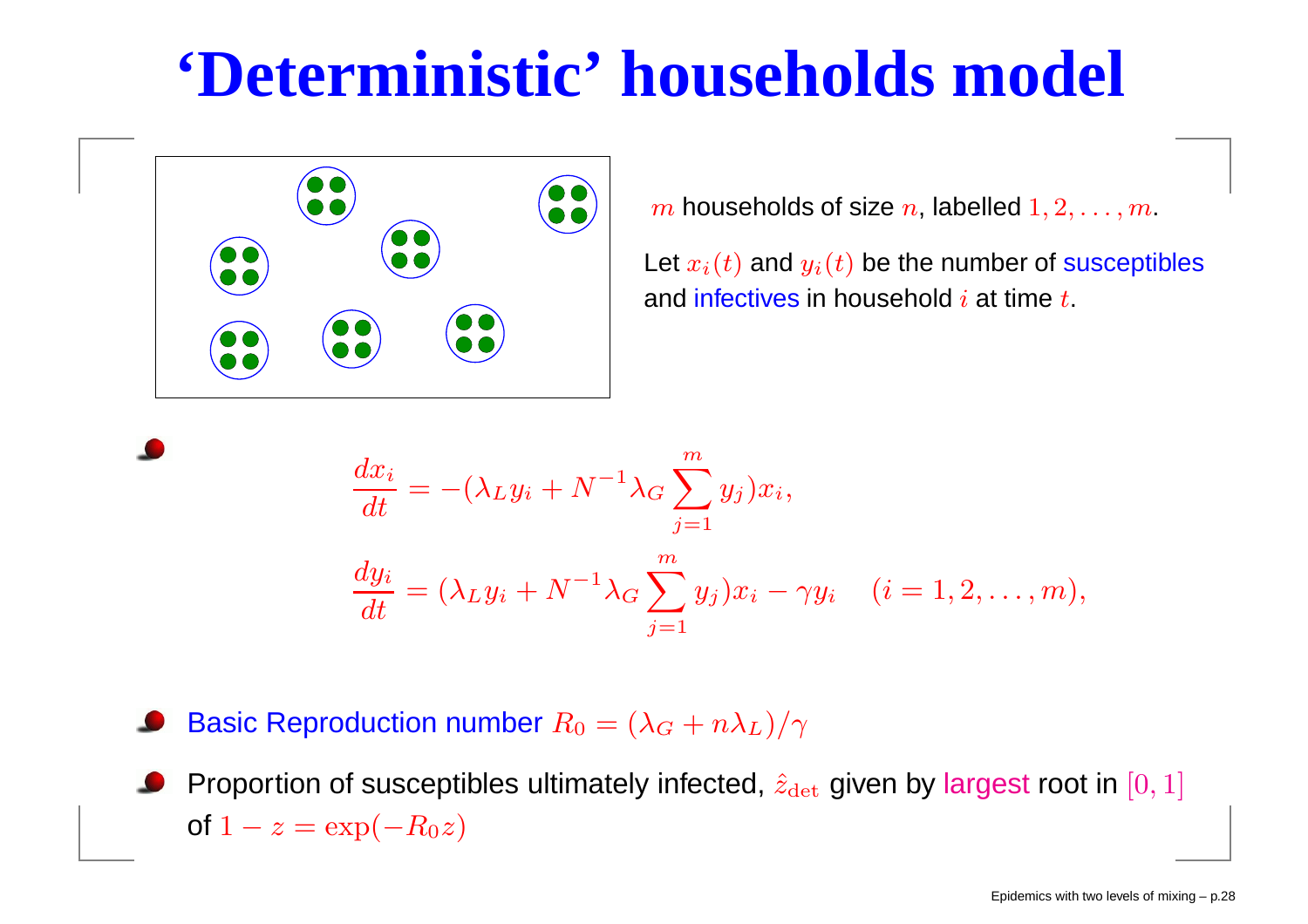## **Households and great circle models**



Critical values of  $(\lambda_{_{\rm L}}$  $_{\rm L}, \lambda_{\rm c}$ G $_{_{\mathrm{G}}})$  so that  $R_{*}$  $_{*} = 1$  and final outcome  $\hat{z}$  when  $I \sim \text{Exp}(1)$ .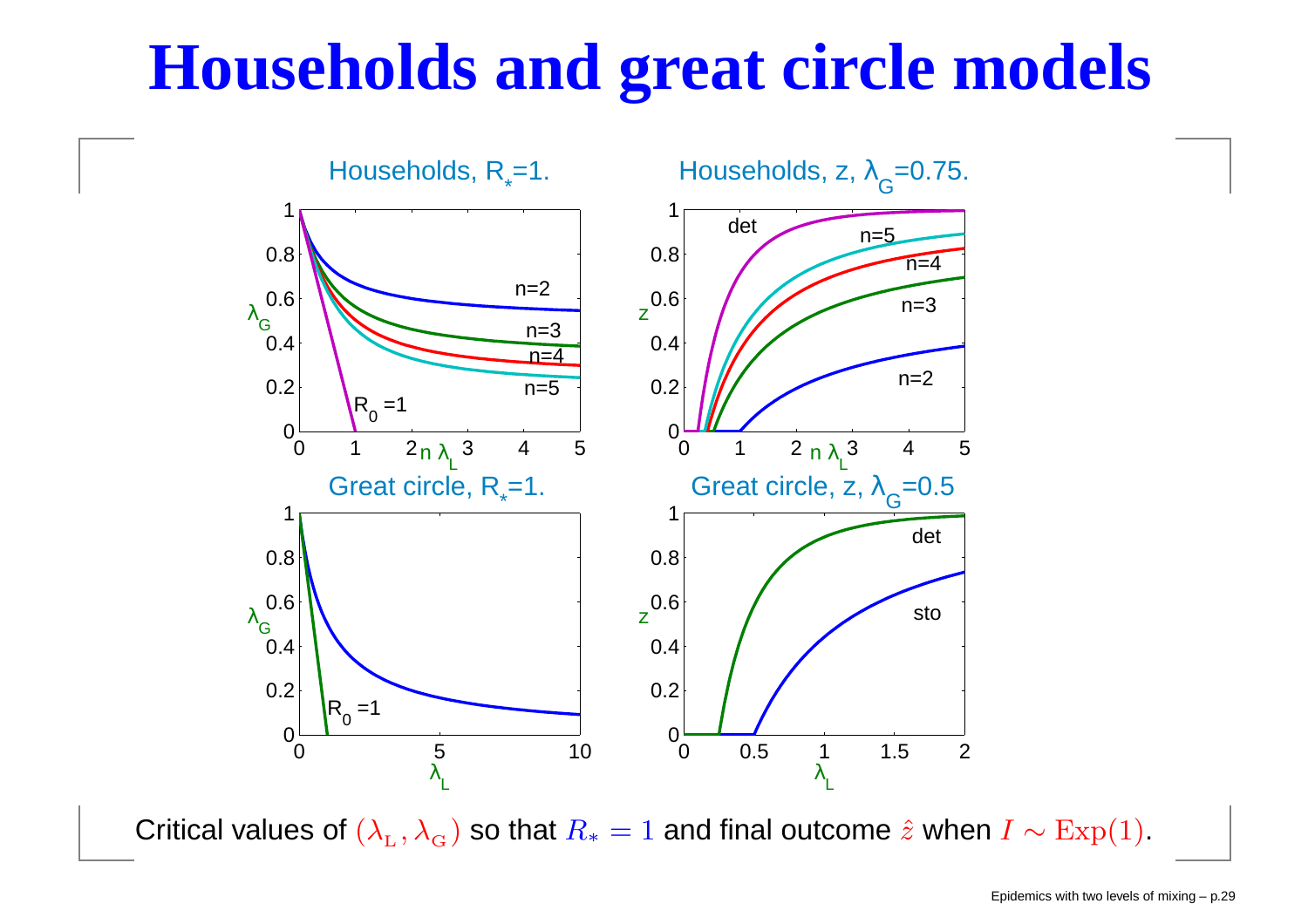#### $\mathbf{O}$ verlapping groups model, varying  $\lambda^L_{\beta}$  $\beta$



Critical values of  $(\lambda^L_{\alpha}$  $\frac{L}{\alpha}, \lambda_G)$  so that  $R_*$  $_{*}$   $=$  1 and final outcome  $\hat{z}$ when  $I\sim$  $\sim \text{Exp}(1)$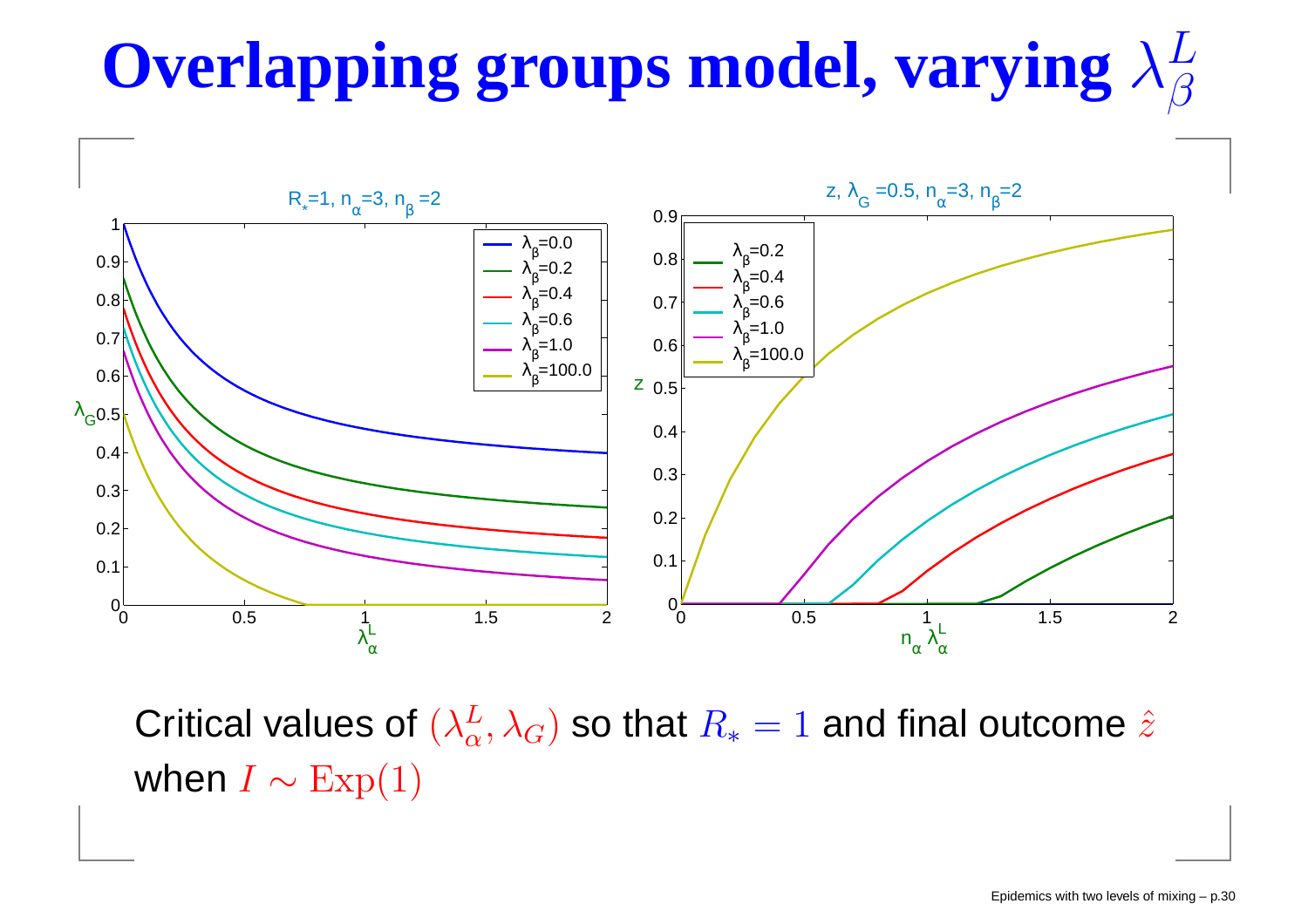#### **Overlapping groups model, varying** $n_{\beta}$



Critical values of  $(\lambda^L_{\beta}$  $\frac{L}{\beta}, \lambda_{0}$  $_G)$  so that  $R_\ast$  $_{*}$   $=$  1 and final outcome  $\hat{z}$ when  $I\sim$  $\sim \text{Exp}(1)$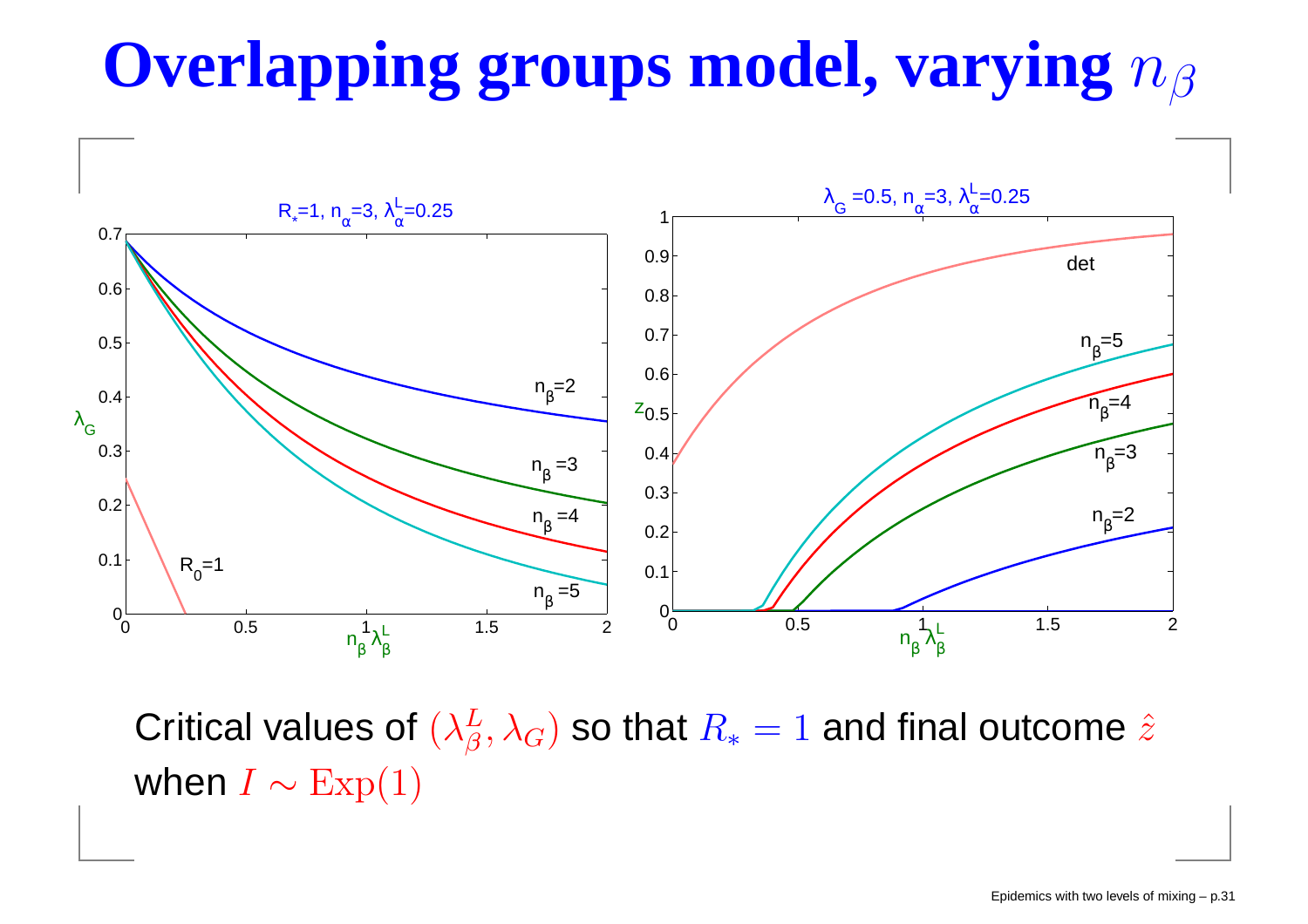## **Networks with casual contacts**



Histograms of size of 10,000 simulated epidemics per parameter combination, for a constant-degree network with  $D\equiv d, I\equiv 1$  and other parameters as shown.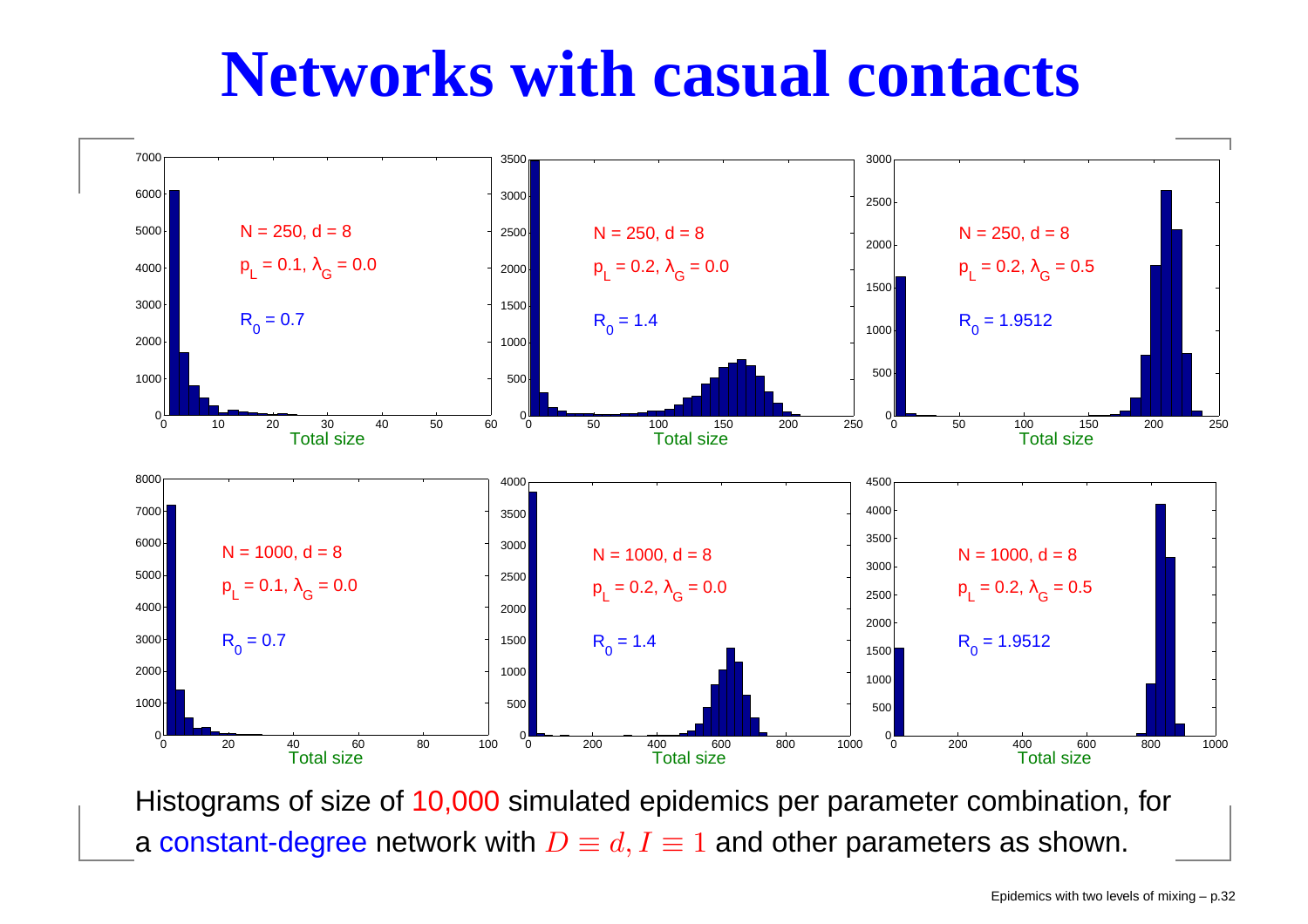## **Illustration of CLT**



Histogram of size of 10,000 simulated <mark>global epidemics</mark> in a population of size  $N=10,000$  when  $D\equiv 8, \lambda_{_{\mathrm{G}}}$  $\lambda_{_{\rm L}}=-\log{0.8})$ , with asymptotic normal approximation superi  $_{\rm G}=0$  and  $p_{\rm L}$  $_{\text{\tiny L}} = 0.2$   $(I \equiv 1$  and  $\log(0.8)$ , with asymptotic normal approximation superimposed.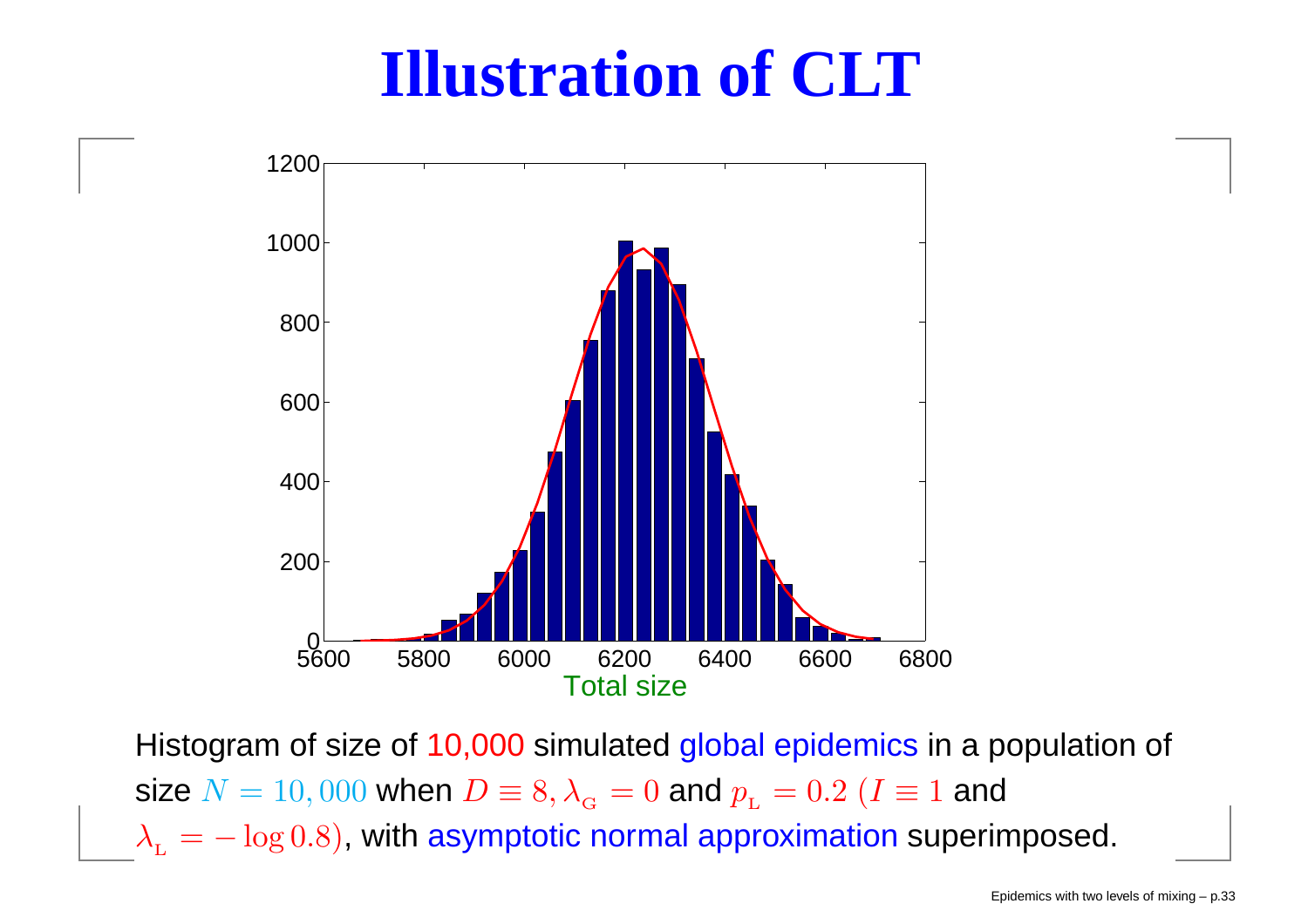### **Networks with casual contacts**



Critical values of  $(\lambda_{_\mathrm{L}}$ of potentially infectious contacts made by an infective is  $\lambda_{_{\mathrm{G}}}+ d\lambda$  $_{\rm L}, \lambda_{\rm c}$  $_{\rm G}$ ) so that  $R_*$  $_{*} = 1$  when  $I \equiv 1$ . [Expected number L.<br>L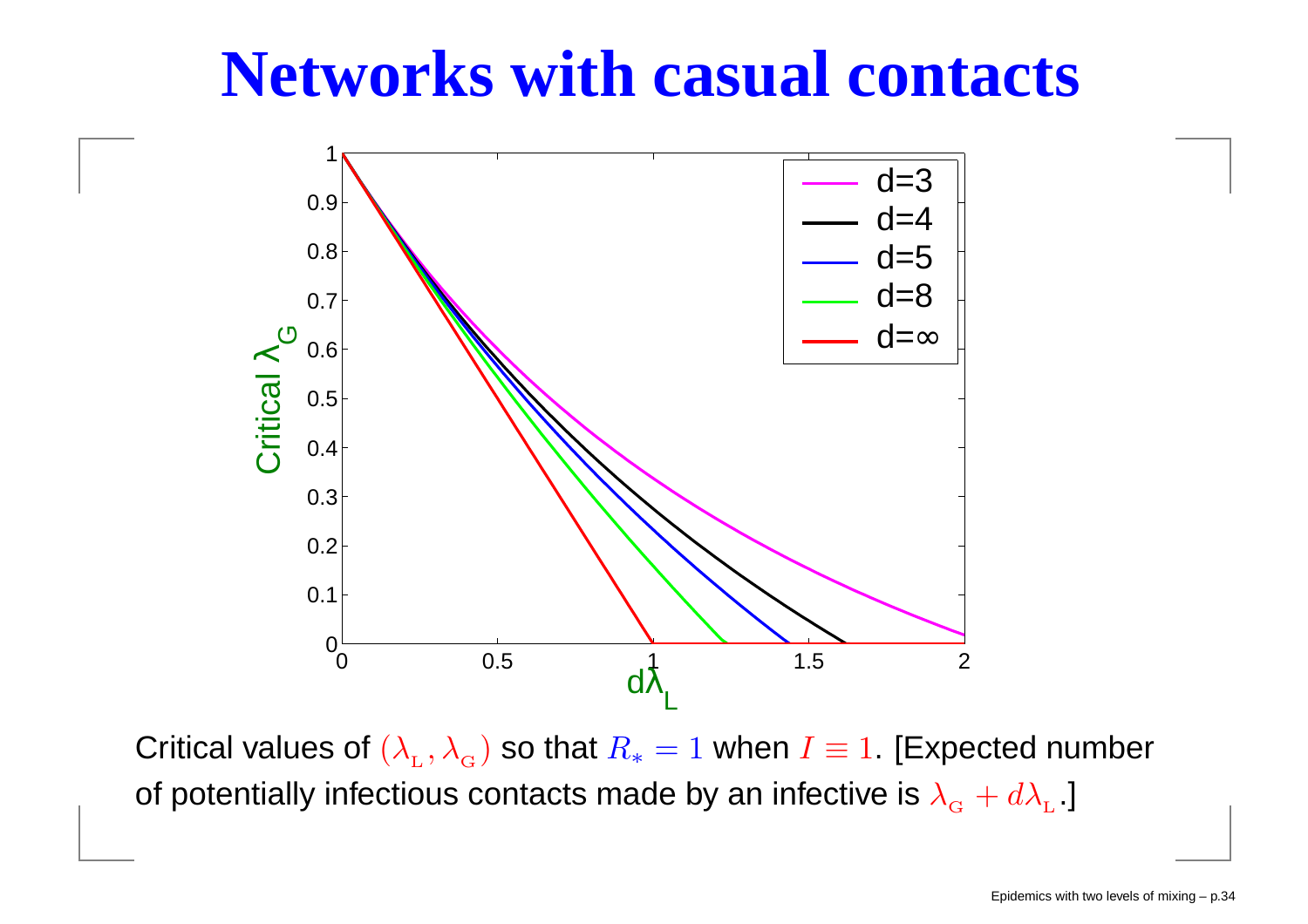### **Networks with casual contacts**



Asymptotic proportion of population infected by global epidemic,  $\hat{z}$ , for constant-degree and scale-free  $({\rm P}(D=k) \propto k^{-2.466956}$  $6(k=3,4,...)$ networks with  $\mu_{_\text{D}}$  $I_{\text{D}}=8$  when  $I\equiv 1$ .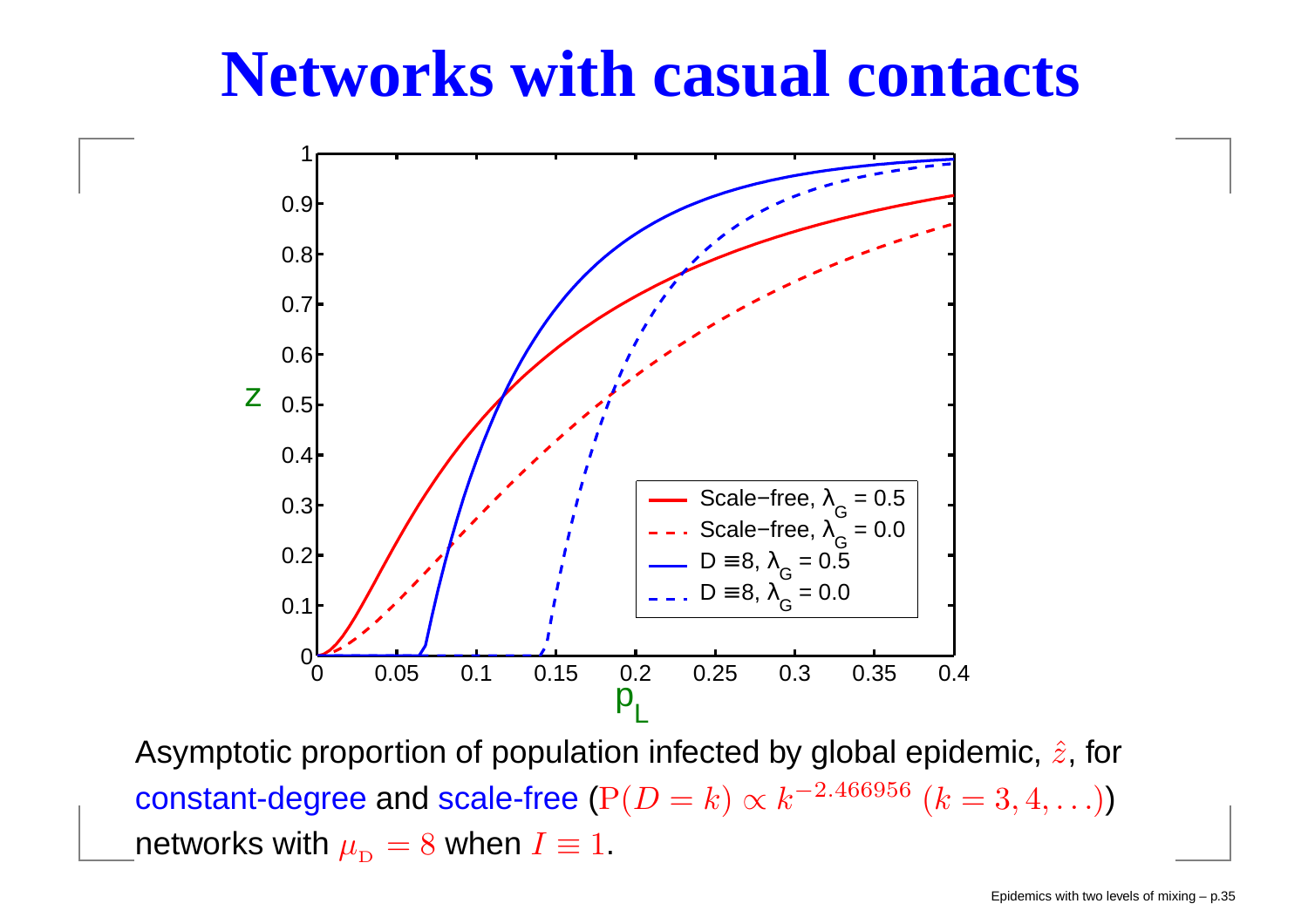## **Households SIR epidemic model**



 $m_{\bm n}$  $_n$  households of size  $n (n = 1, 2, ...)$ total no. of households  $m=\sum_{n=1}^\infty$  $_{n=1}\,m_n$ total no. of individuals  $N=\sum_{n=1}^\infty$  $\sum_{n=1}^{\infty} nm_n < \infty$ 

- $\textsf{SIR} \text{ (susceptible} \rightarrow \textsf{infective} \rightarrow \textsf{removed})$
- Infectious period  $\sim T_I$ , having an arbitrary but specified distribution
- Infection rates (individual  $\rightarrow$  individual)
	- (i)) local (within-household)  $\,\, \lambda_L\,$
	- (ii)) global (between-household)  $\lambda_G/N$

#### Latent period

(Bartoszyński (1972), Becker and Dietz (1995), Ball, Mollison and Scalia-Tomba (1997))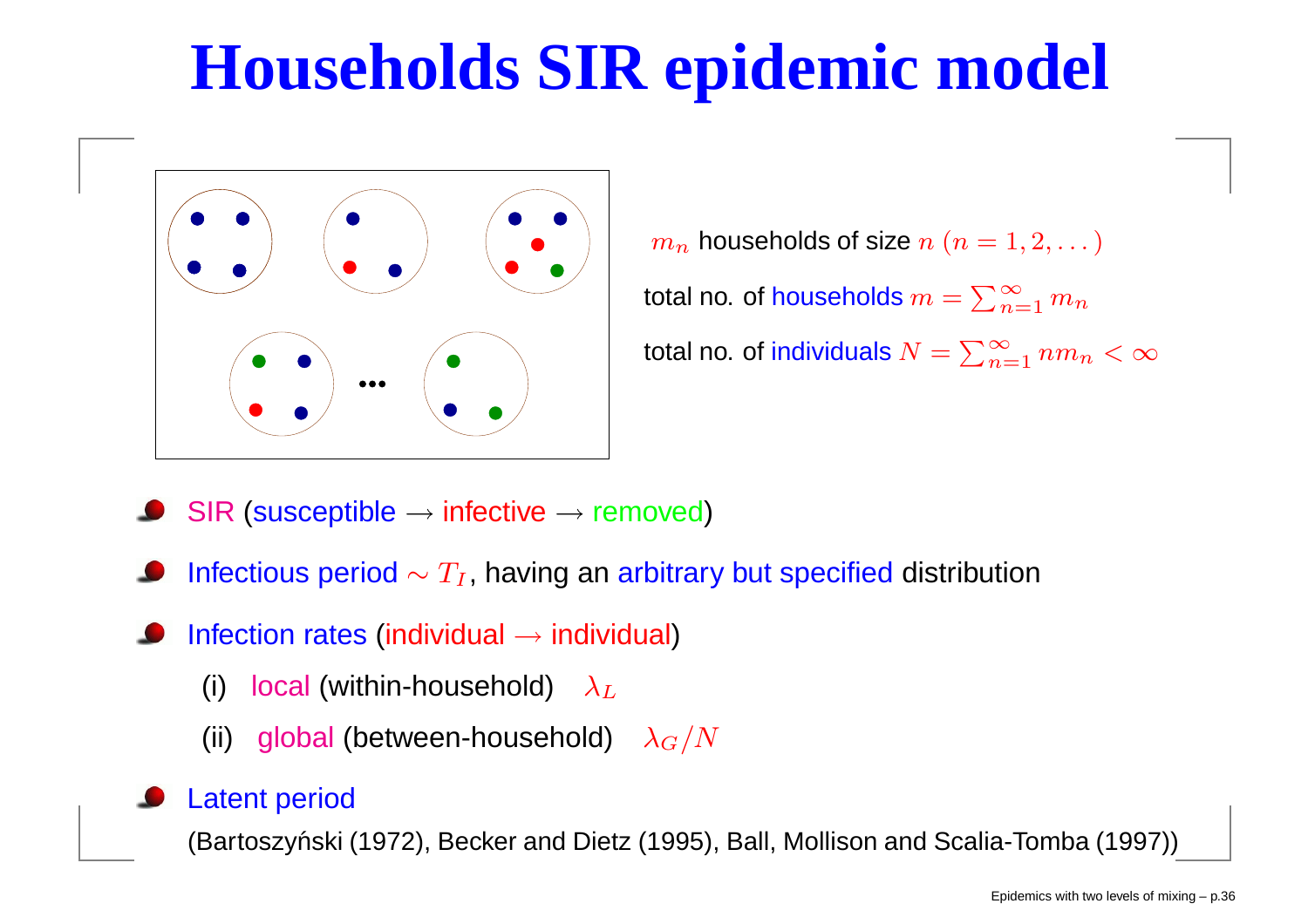## **Threshold parameter**  $R_*$



 $R_{\ast}{=}$  mean number of global contacts emanating from a typical single-household epidemic

$$
R_{*} = \sum_{n=1}^{\infty} \tilde{\alpha}_{n} \mu_{n}(\lambda_{L}) \lambda_{G} E[T_{I}],
$$

#### where

 $\tilde{\alpha}_n=\frac{nm_n}{N}$  $\boldsymbol{N}$  $\frac{m_n}{N}$  = P(randomly chosen person lives in a household of size  $n$ )

 $\mu_n(\lambda_L) \quad = \quad$  $=$  mean size of single (size- $n$ ) household epidemic with  $1$  initial infective

 $P(\textsf{global epidemic}) > 0 \iff R_* > 1$ 

(Ball, Mollison and Scalia-Tomba (1997), Becker and Dietz (1995))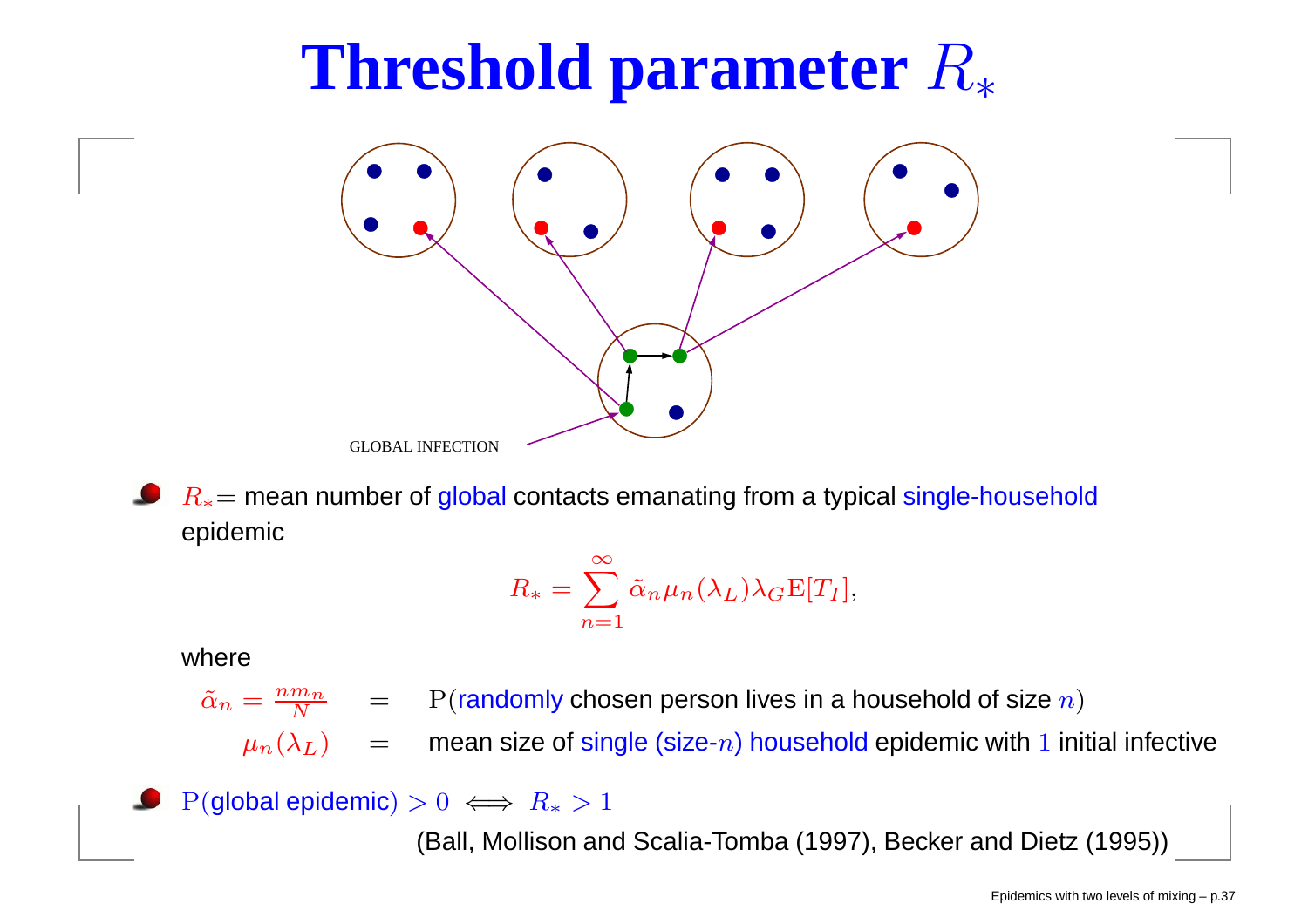## **Vaccination**

• For 
$$
n = 1, 2, ...
$$
 and  $v = 0, 1, ..., n$ , let

 $x_{n,v}$  $\frac{v}{\sqrt{2}}$  =  $=$  proportion of size- $n$  households that have  $v$  members vaccinated

- $\mu_{nv}$  =  $=$  mean number of global contacts emanating from a single-household epidemic in a household in state  $(n,v)$ , initiated by an individual chosen uniformly at randomly being contacted globally
- Post-vaccination

$$
R_v = \sum_{n=1}^{\infty} \tilde{\alpha}_n \sum_{v=0}^{n} x_{nv} \mu_{nv}
$$

Vaccination coverage

$$
c = \sum_{n=1}^{\infty} \tilde{\alpha}_n \sum_{v=0}^{n} \frac{v}{n} x_{nv}
$$

Determination of optimal vaccination scheme (e.g. to reduce  $R_{v}$  to  $1$  with minimum vaccination coverage) is a <mark>linear programming problem</mark>, whose solution can be constructed explicitly.

(Becker and Starczak (1997), Ball and Lyne (2002, 2006))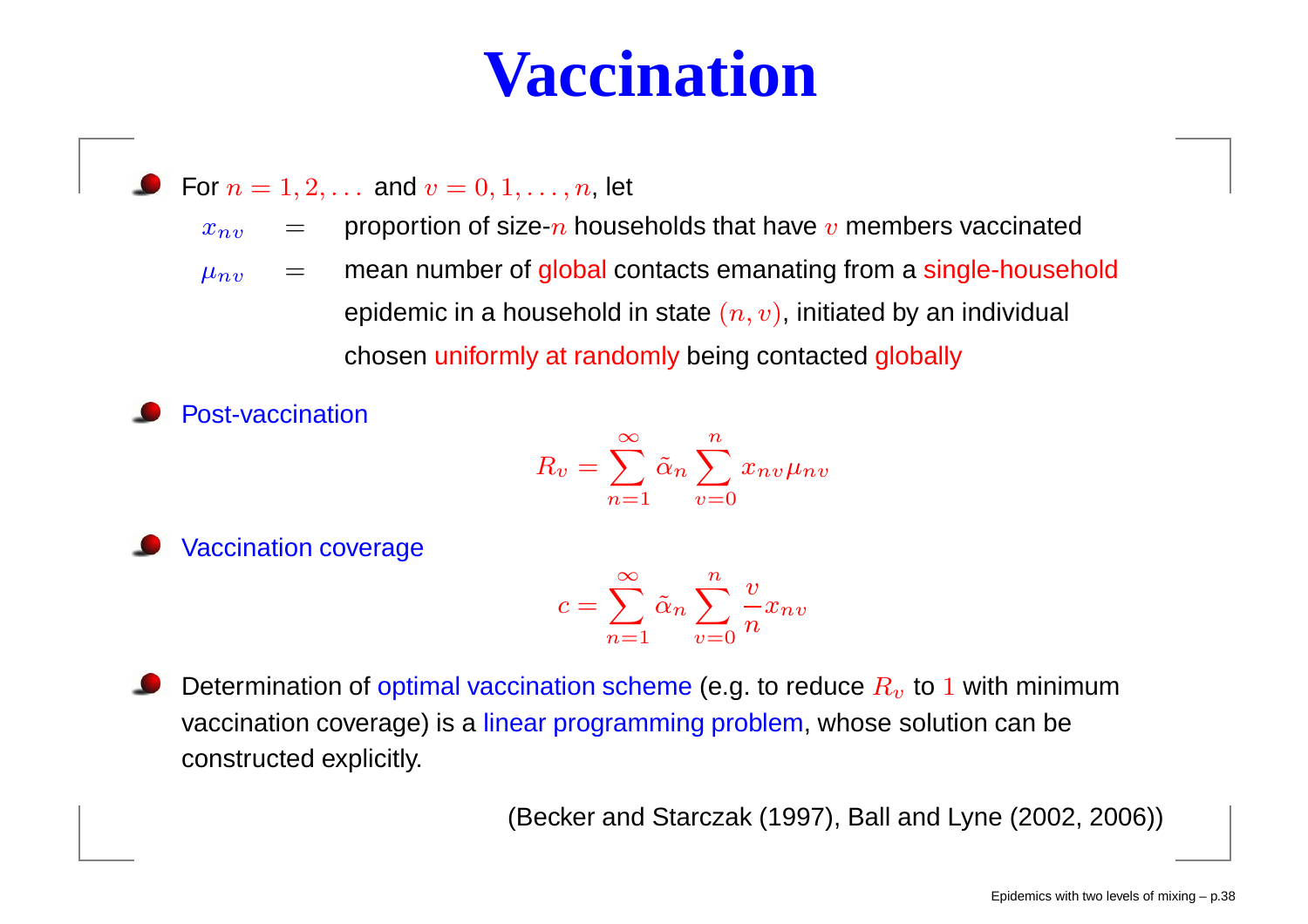## **Calculation of**  $\mu_{nv}$

- $x_{n,v}$ = $=$  proportion of size- $n$  households that have  $v$  members vaccinated
- $\mu_{nv}$ = mean number of global contacts emanating from <sup>a</sup> single-household epidemic in a household in state  $(n,v)$ , initiated by an individual chosen uniformly at randomly being contacted globally
- $\mu_{nv}$  depends on model for vaccine action.
- For an <mark>all-or-nothing m</mark>odel, in which vaccinees are rendered <mark>immune</mark> independently with probability  $\epsilon$ , otherwise the vaccine has <mark>n</mark>o effect

$$
\mu_{nv} = \sum_{k=0}^{v} {v \choose k} \epsilon^k (1 - \epsilon)^{v-k} \underbrace{\frac{n-k}{n}}_{(1)} \underbrace{\mu_{n-k}(\lambda_L)}_{(2)} \lambda_G \mathbf{E}[T_I]
$$

- (1))  $P(k$  vaccinations are successful)
- (2)P(globally contacted individual is susceptible)
- (3)Mean size of single-household epidemic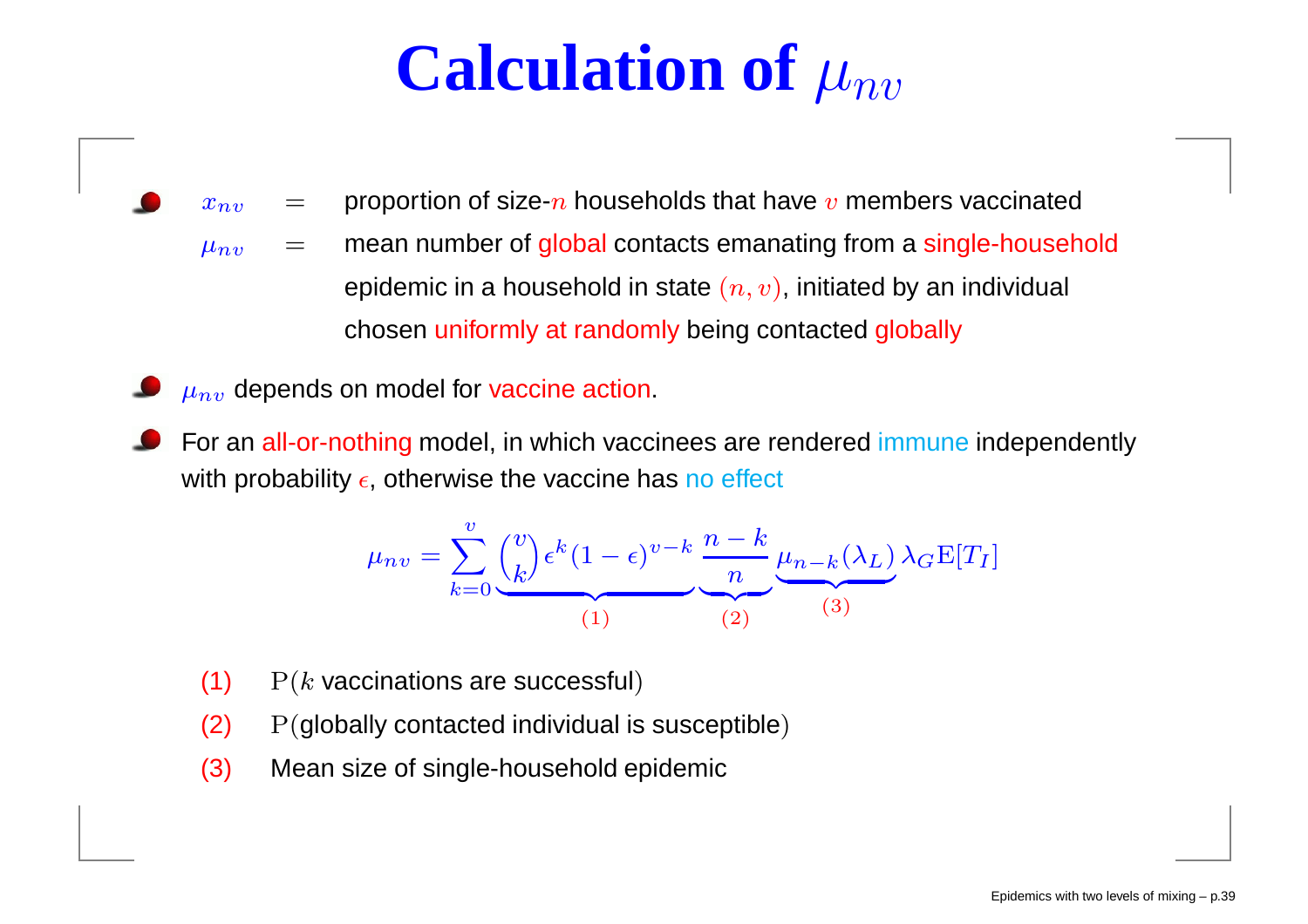## *Variola Minor***, Sao Paulo, 1956**

- Data comprise final numbers infected in each of 338households. Household size varied from 1 to  $12$  (mean  $= 4.56$ )
- Each individual labelled vaccinated or unvaccinated

773 unvaccinated  $-$  425 infected (58%) 809 vaccinated  $\qquad \longrightarrow \quad 85$  infected (11%)  $-$  85 infected (11%)

Fit households SIR model with non-random vaccine<br>respense, assuming infectious period  $T_\mathrm{e}=1$  using response, assuming infectious period  $T_I\equiv 1$ , using pseudolikelihood method of Ball and Lyne (2010) to obtain the estimates

> $\hat{\lambda}_L$  $_L = 0.3821, \hat{\lambda}$  $\, G \,$  $G = 1.4159, \hat{a} = 0.1182, \hat{b} = 0.8712$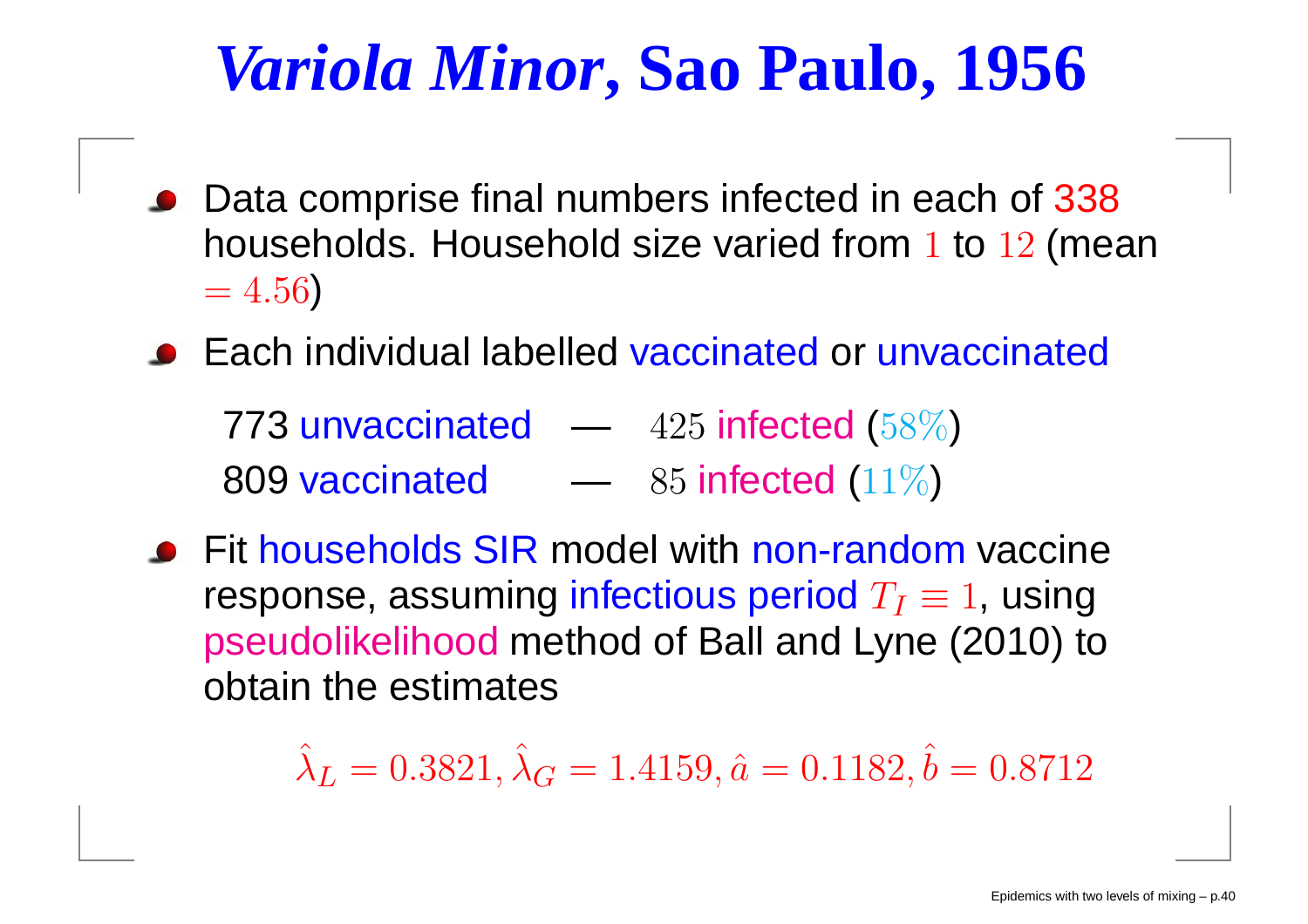## **Comparison of vaccination strategies**

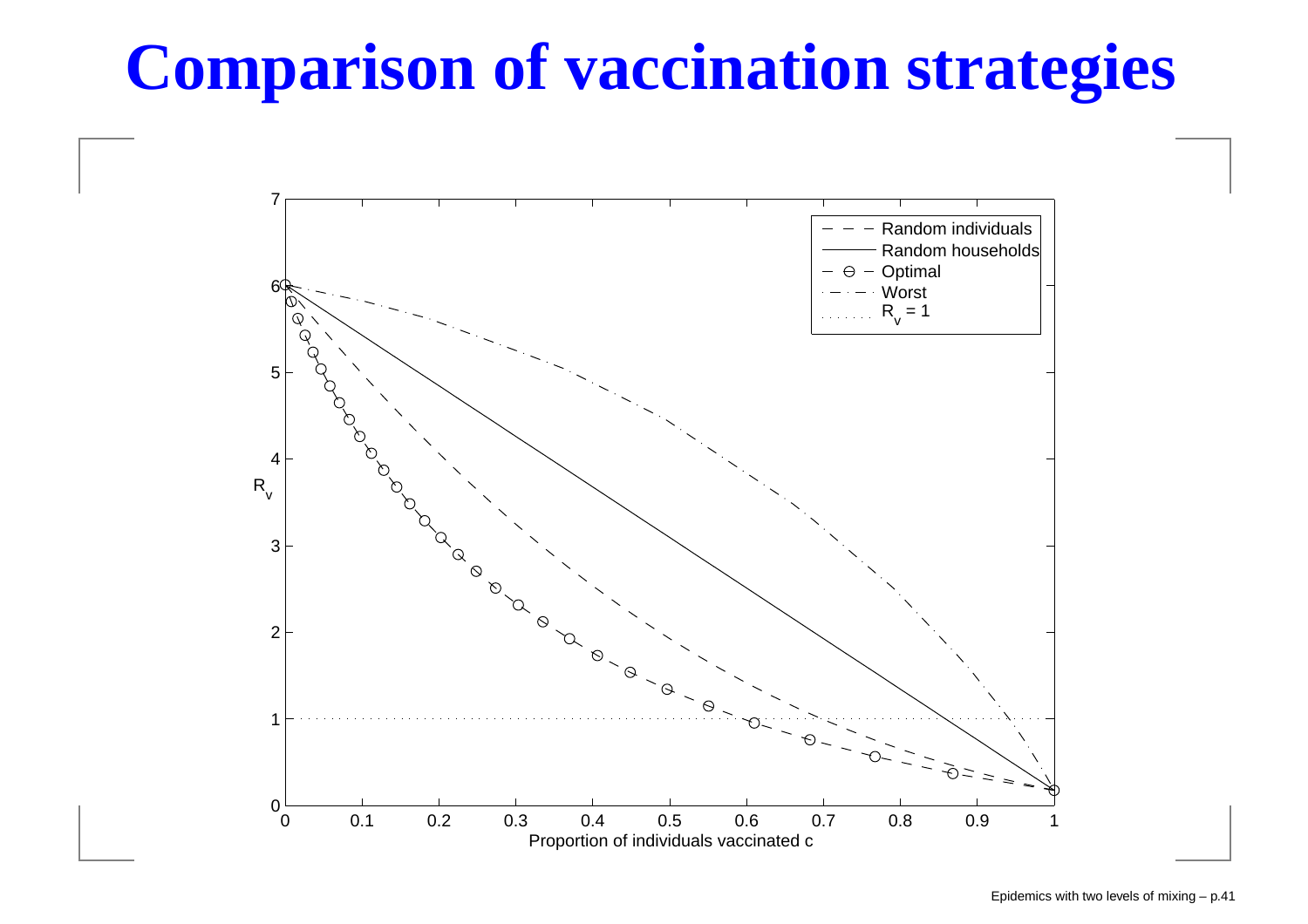## **Concluding comments**

- General framework for determining threshold behaviour and final outcome of stochastic SIR epidemics with two levels of mixing.
- Local (e.g. household) structure matters!
	- Significant impact on <mark>threshold</mark> and final outcome.
	- Consequent impact on performance of vaccination schemes.
- Explicit calculation is possible only in <sup>a</sup> few special cases — need to<br>'nt and find other local structures which are both practically relevant and mathematically tractable.
- Can relax symmetries and/or consider multitype epidemics.
- Non-<mark>SIR</mark> models
	- SIS households and great circle
	- SIR households with <mark>demography? FADE OUT</mark>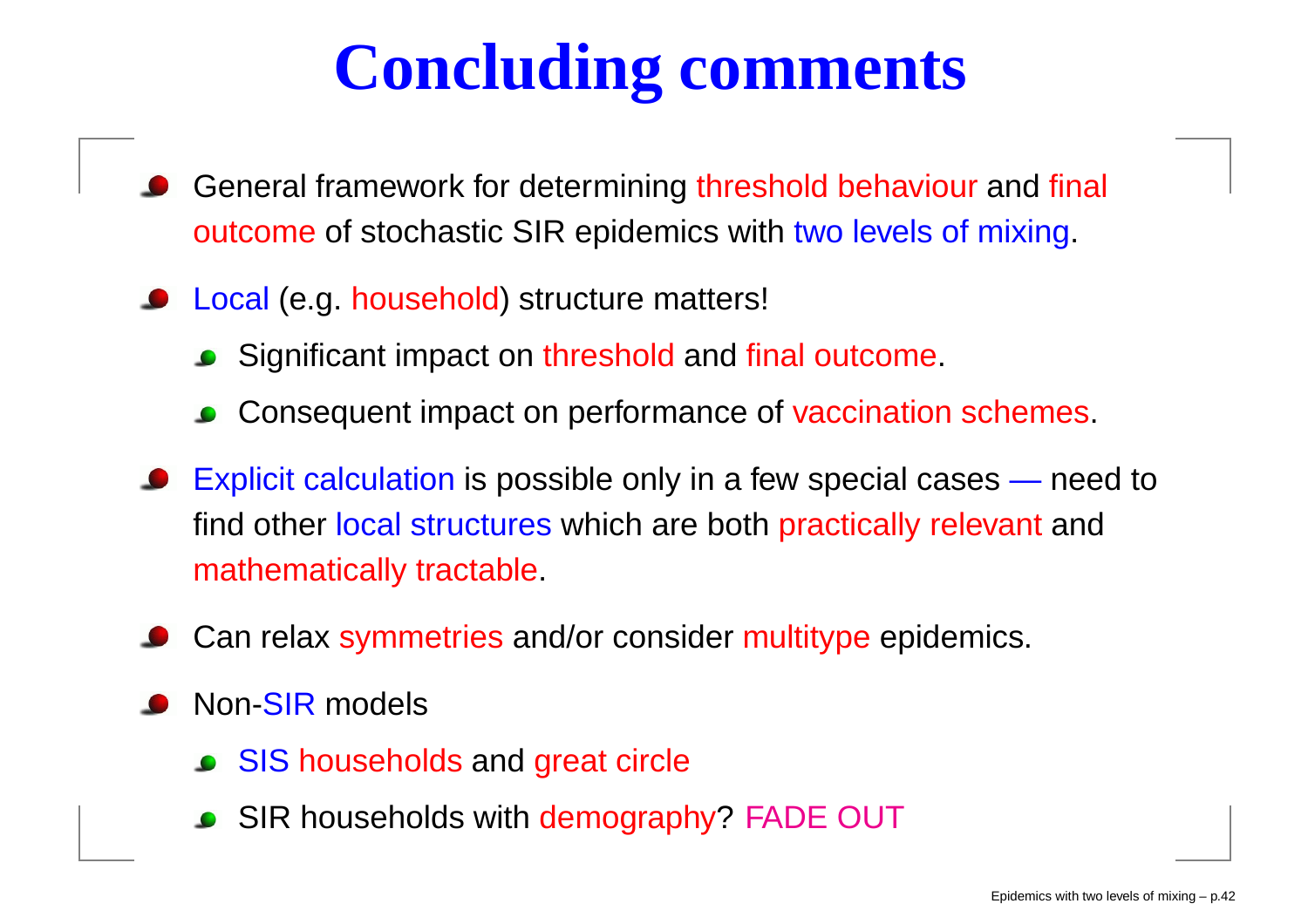## **References**

Andersson, H. (1999) Epidemic models and social networks. Math. Scientist. **<sup>24</sup>**, 128–147.

- Ball, F. G. and Lyne, O. D. (2002) Optimal vaccination policies for stochastic epidemicsamong <sup>a</sup> population of households. Math. Biosci. **177-178**,333–354.
- Ball, F. G. and Lyne, O. D. (2006) Optimal vaccination schemes for epidemics among <sup>a</sup>population of households, with application to variola minor in Brazil. Stat. MethodMed. Res. **15**, 481–497.
- Ball, F. G. and Lyne, O. D. (2010) Statistical inference for epidemics among <sup>a</sup> population of households. *J. R. Statist. Soc.B*, under revision.
- Ball, F. G., Mollison, D. and Scalia-Tomba, G. (1997) Epidemics with two levels of mixing. Ann. Appl. Probab. **7**,46–89.
- Ball, F. G. and Neal, P. J. (2002) A general model for stochastic SIR epidemics with twolevels of mixing. Math. Biosci. **180**, 73–102.
- Ball, F. G. and Neal, P. J. (2003) The great circle epidemic model. Stoch. Proc. Appl. **107**, 233–268.
- Ball, F. G. and Neal, P. J. (2008) Network epidemic models with two levels of mixing. Math. Biosci. **212**, 69–87.